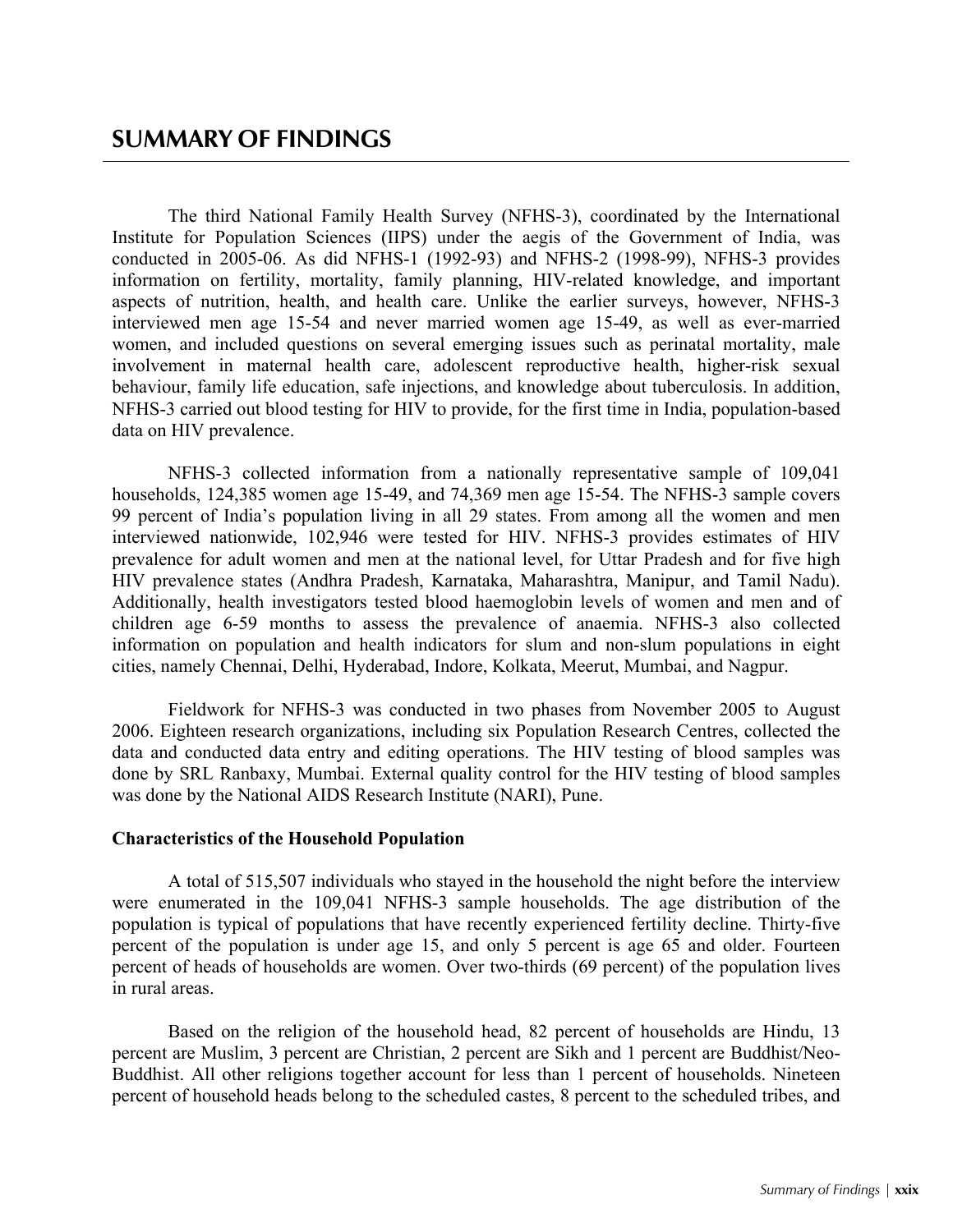40 percent to the other backward classes (OBC). About one-third do not belong to any of these three groups. Twenty-seven percent of households have a below poverty line (BPL) card.

The 2001 Indian census found a sex ratio of 927 girls per 1,000 boys for the population age 0-6 years. Approximately five years after the census, NFHS-3 finds the sex ratio of the population age 0-6 years (girls per 1,000 boys) to be 918 for India as a whole. The under-seven sex ratio in urban areas is the same in NFHS-3 as in the 2001 census; however, in rural areas, NFHS-3 finds a sex ratio for this population of 921, lower than the 934 found in the census.

Seventy-two percent of children of primary-school age attend primary school and 51 percent of secondary-school age children attend secondary school. There is little gender-disparity in age appropriate education at the primary school level; however, a higher proportion of boys (57 percent) than girls (46 percent) age 11-17 are in secondary school. Nationally, more than one in four children age 6-17 years are not in school at all.

Eighty-three percent of children below age 18 live with both their parents, and 4 percent live with neither parent. A slightly higher proportion of urban children live with both parents (87 percent) than rural children (81 percent).

NFHS-3 results suggest some improvements in housing conditions and the standard of living of households since NFHS-2, seven years earlier. Sixty-eight percent of households in India now have electricity. Most households (88 percent) have access to an improved source of drinking water, with greater access in urban areas. The most common improved source of drinking water for urban dwellers is piped water: 71 percent either have water piped into their living area or use a public tap. By contrast, only 28 percent of households in rural areas have access to piped water. Most people in rural areas obtain their drinking water from a tube well or borehole (53 percent). Fifty-three percent of urban households have an improved toilet facility, compared with only 18 percent of rural households. Nationally, 45 percent of households have any toilet facilities, up from 36 percent at the time of NFHS-2. Forty-six percent of households live in a *pucca* house.

# **Women's and Men's Literacy, Education, and Employment**

Just over half (55 percent) of de facto women age 15-49 are literate, compared with 78 percent of de facto men in the same age group. Literacy has increased substantially over time, with recent cohorts being more literate than older cohorts; nonetheless, NFHS-3 shows that even among those in the age group 15-19, only 74 percent of women and 89 percent of men are literate.

Education levels vary widely throughout India. The percentage of women who have at least 12 or more years of education ranges from 5 percent in Bihar; 7 percent in Tripura, Rajasthan, and Chhattisgarh; and 8-9 percent in Jharkhand, Orissa, West Bengal, Andhra Pradesh, and Madhya Pradesh, to 37 percent in Delhi. The corresponding range for men is from 12 percent in Tripura to 38 percent in Delhi. Delhi, Manipur, Himachal Pradesh, Uttaranchal, Goa, and Kerala are the states with the highest proportion of persons who have completed at least 12 years of education. Notably, the gender gap in the proportions with 12 or more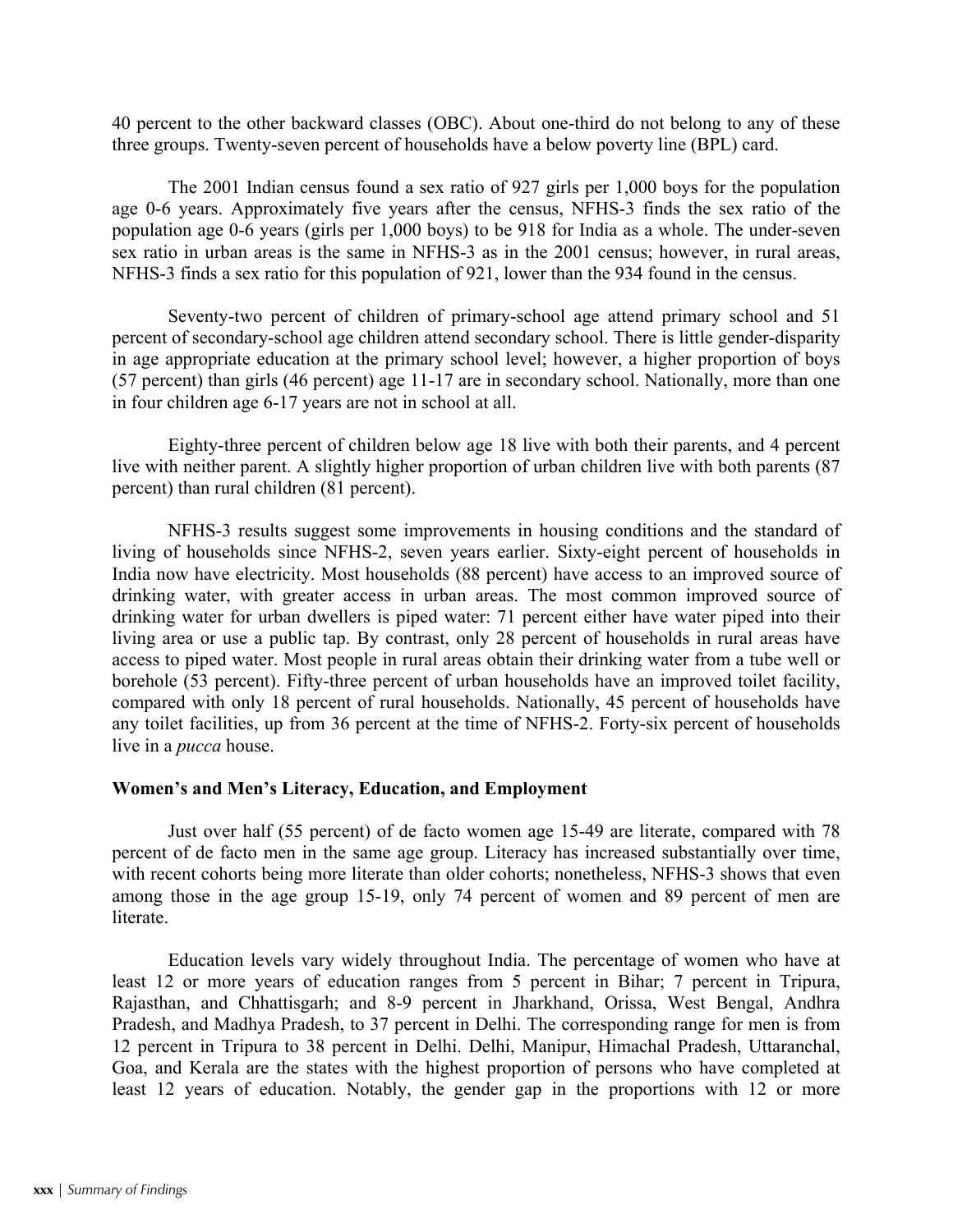completed years of education is less than 10 percentage points in all states except Manipur (11 percentage points) and Bihar (16 percentage points). In Punjab, Goa, and Kerala, slightly more women than men have completed 12 or more years of education.

Nationally, 35 percent of women and 18 percent of men are not regularly exposed to newspapers/magazines, television, radio, or cinema. For both women and men, media exposure is lowest in Jharkhand and highest in Delhi, Manipur, Goa, and Kerala.

Forty-three percent of women age 15-49 are employed, compared with 87 percent of men in the same age group. Men's employment varies little by urban-rural residence; however, urban women are much less likely than rural women to be employed. The majority of employed women are agricultural workers (59 percent); whereas, no single occupation accounts for the majority of employed men. Similar proportions of employed women and men (7 percent, each) are in professional, technical, administrative, and managerial occupations. Two-thirds of employed women earn cash, compared with 91 percent of employed men.

### **Marriage and Fertility**

More than half of women are married before the legal minimum age of 18. Among women age 20-49, the median age at first marriage is 17.2 years. By contrast, men in the same age group get married six years later, at a median age of 23.4 years. Sixteen percent of men age 20-49 are married by age 18, 28 percent by age 20, and 58 percent by age 25.

Women today are waiting slightly longer to marry. In the late 1990s, the median age at first marriage was 16.7 years, 6 months earlier than it is now. The median age at first marriage in India is almost two years higher for women age 20-24 than for women age 40-49. Urban women marry more than two years later than rural women; the median age at marriage among urban women age 20-49 is 18.8 years, compared with 16.4 years among their rural counterparts.

Fertility continues to decline in India. The current total fertility rate (TFR) of 2.7 is down slightly from 2.9 children per woman at the time of NFHS-2, but is still well above the replacement level of just over two children per woman. In urban areas, the TFR has reached replacement levels (2.1), but in rural areas the TFR is 3.0.

Total fertility rates range from 1.8 in Goa, Andhra Pradesh, and Tamil Nadu to 4.0 in Bihar. Besides Bihar, other states with TFRs of 3.0 and above include Uttar Pradesh, Rajasthan, and Madhya Pradesh in the north, Jharkhand in the east, and Arunachal Pradesh, Meghalaya, and Nagaland in the northeast. Fertility is low in the western and southern states: with the exception of Gujarat (with a TFR of 2.4), the states in these regions all have replacement level fertility of 2.1 or fewer children per woman. Delhi, Himachal Pradesh, Punjab and Sikkim have also attained replacement level fertility.

The greatest differences in fertility are by education and household wealth. At current fertility rates, women in the poorest households will have two more children than women in the richest households. The TFR is 3.1 for the scheduled tribes, 2.9 for the scheduled castes, and 2.8 for the other backward classes. The TFR for Muslims (3.1) is slightly higher than the TFR for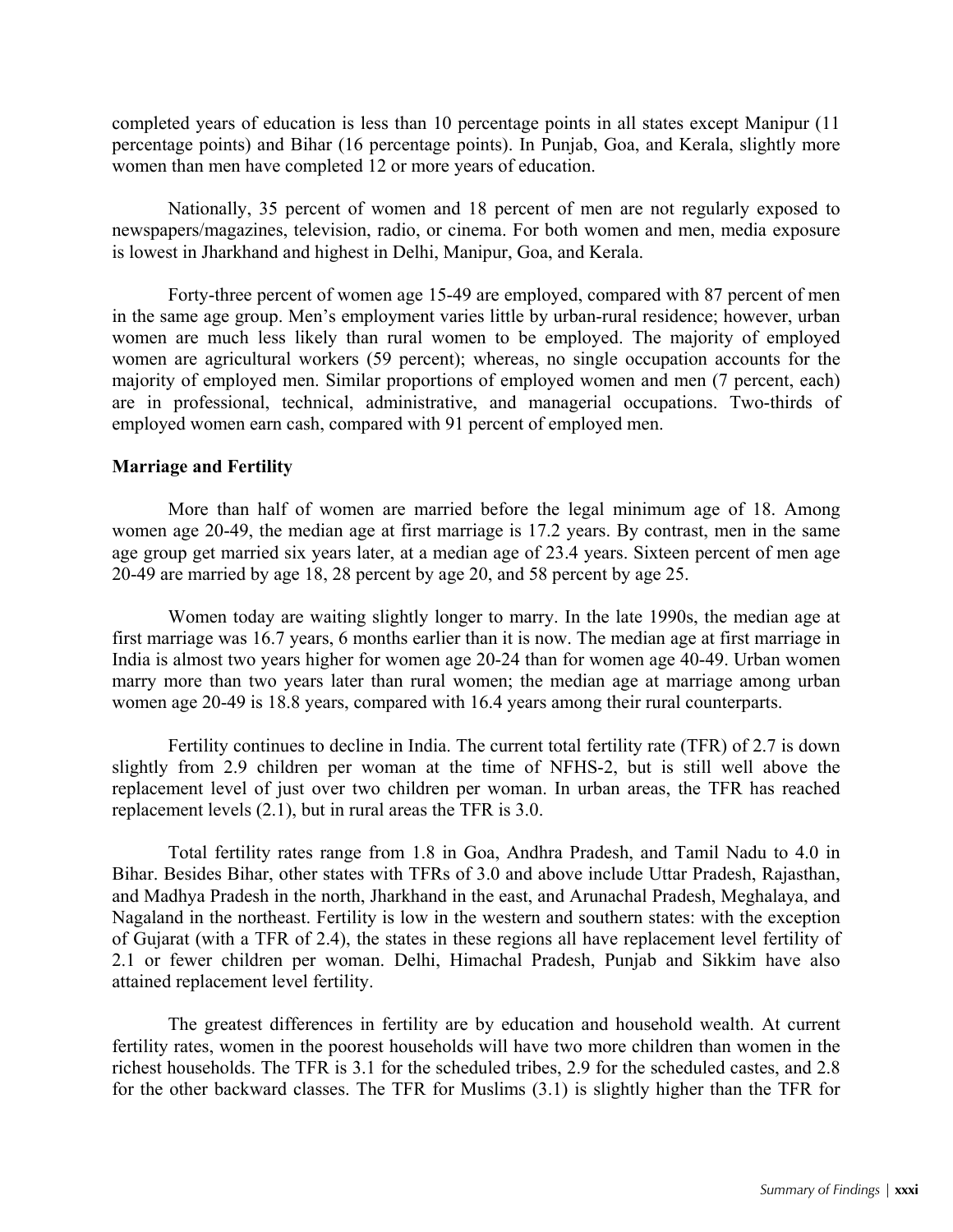Hindus (2.7), but this difference has been cut in half since NFHS-2 because the fertility of Muslims fell much more rapidly than the fertility of Hindus in the seven years between the two surveys.

Unplanned pregnancies are relatively common. Among births in the five years before the survey, 10 percent were mistimed (wanted later) and 11 percent were not wanted at all. Among births to women age 30-49, more than one four births (29 percent) were not wanted at all. If all women were to have only the number of children they wanted, the total fertility rate would be 1.9 instead of 2.7.

Research shows that waiting at least three years between births significantly reduces the risk of infant mortality. In India, the median interval between births is 31 months. Eleven percent of births take place within 18 months of the last birth, and 28 percent occur within 24 months.

Teenage pregnancy is common. Overall, one in six women age 15-19 have begun childbearing: 12 percent have become mothers and 4 percent were pregnant with their first child at the time of the survey. Among women age 20-49, half had a birth before they were 20 years old, and more than one in four before they were 18 years old. Early childbearing is most common in rural areas and among women with no education.

Among currently married women and men with 2 or more children, at least four out of five do not want to have any more children. Two-thirds of Indian women and men consider the ideal family size to be two children or less. Most men and women would like to have at least one son and one daughter. Nonetheless, son preference is widespread; one in five women and men say that they would like more sons than daughters and only 2-3 percent say that they would like more daughters than sons.

# **Family Planning Knowledge and Use**

Knowledge of contraception is nearly universal: 98 percent of women and 99 percent of men age 15-49 know one or more methods of contraception. Over 94 percent of women and men know about female sterilization. Male sterilization, by contrast, is known only by 79 percent of women and 87 percent of men. Ninety-three percent of men know about condoms, compared with 74 percent of women. More than four in five women and men know about contraceptive pills. Knowledge of contraception is widespread even among adolescents: 96 percent of young women and 97 percent of young men have heard of a modern method of contraception.

Two-thirds of currently married women have used a family planning method at some time in their lives. Since NFHS-2, ever use of any method among currently married women has increased by 11 percentage points. The increase is greatest for spacing methods; ever use of condoms and the rhythm method has increased by 6 percentage points each.

The contraceptive prevalence rate for currently married women in India is 56 percent, up from 48 percent in NFHS-2. Female sterilization, with a prevalence of 37 percent, accounts for 66 percent of all contraceptive use, down from 71 percent of all contraceptive use at the time of NFHS-2. The use of female sterilization is higher for women with less education and women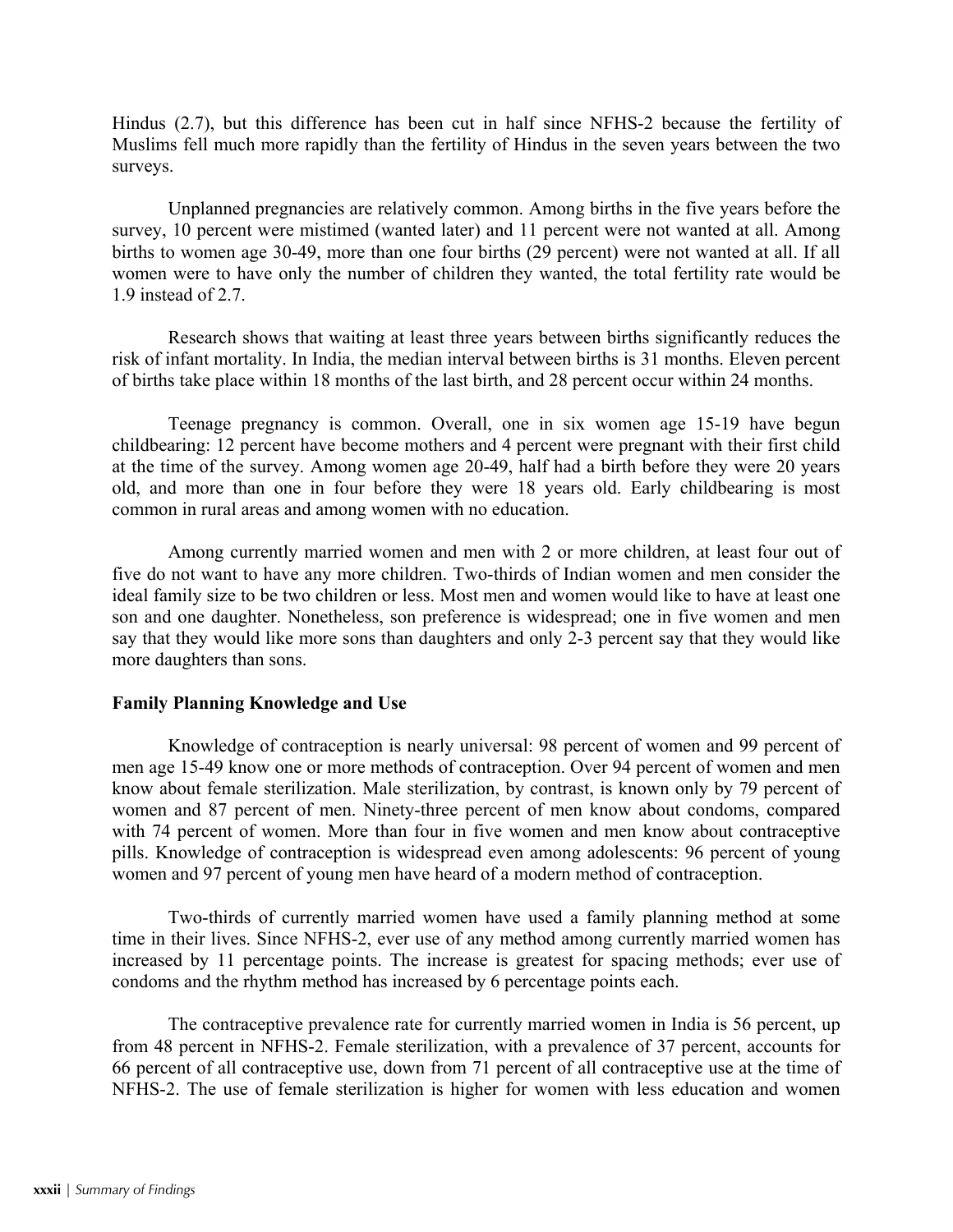who are employed for cash than for most other groups of women. The highest adoption rate of female sterilization, at 67 percent, is among women with three children who have two sons. The most common spacing methods are condoms and the rhythm method, each used by 5 percent of currently married women.

Contraceptive use among currently married women varies markedly by education, religion, caste, and wealth. Just over half of women with no education (52 percent) use any method, compared with 62 percent of women with 12 or more years of education. Contraceptive prevalence is highest among Jains (75 percent), followed by Buddhists/Neo-Buddhists (68 percent), and Sikhs (67 percent). Contraceptive use ranges from 46 to 58 percent among Muslims, Hindus, and Christians. By caste or tribe, contraceptive prevalence is highest among women who do not belong to any scheduled caste, scheduled tribe, or other backward class (62 percent), followed by women belonging to the scheduled castes (55 percent) and other backward classes (54 percent). Contraceptive use is lowest among women from the scheduled tribes (48 percent). Wealth has a positive effect on contraceptive prevalence, with use increasing from 42 percent among currently married women in the lowest wealth quintile, to 68 percent among those in the highest wealth quintile.

Current use of contraception varies greatly with parity; first increasing from 34 percent for women with one child to 74 percent for women with three children, and then declining to 63 percent for women with 4 or more children. At each parity, women who have sons are much more likely than women who have no sons to be using contraception.

The contraceptive prevalence rate varies from 73 percent in Himachal Pradesh and 71 percent in West Bengal, to 30 percent in Nagaland and 24 percent in Meghalaya. Female sterilization is more prevalent in the South Region, than in any other region. Nationally, the median age at sterilization for women is 25.5 years, similar to the median at the time of NFHS-2 (25.7 years). Median age at sterilization is lowest at 23.3 years in Andhra Pradesh, followed by 23.9 years in Karnataka, and is highest in Manipur (29.9 years). In India as a whole, 77 percent of female sterilization adopters have never used any other method.

Seventy-one percent of modern contraceptive users obtained their method from a public sector source. However, the source of contraception varies greatly by method. Eighty-four percent of sterilized women had the operation in a government facility, usually in a government or municipal hospital. By contrast, just over half of IUD users utilized the private medical sector for their IUD insertion. Almost two-thirds of pill users got their most recent supply from the private medical sector, which is also the most common source for condoms. According to women's reports, 62 percent of pill users and 44 percent of condom users who knew the brand name of their method were using socially-marketed brands. Almost half (47 percent) of men who used a condom the last time they had sex used a socially-marketed brand. The use of socially marketed pills exceeds 80 percent of all current pill use in Manipur, Assam, Nagaland, and Bihar; and is lowest at 40 percent in Chhattisgarh. Less than 60 percent of condom users (according to women's reports) use socially marketed brands in every state except Uttar Pradesh and Orissa.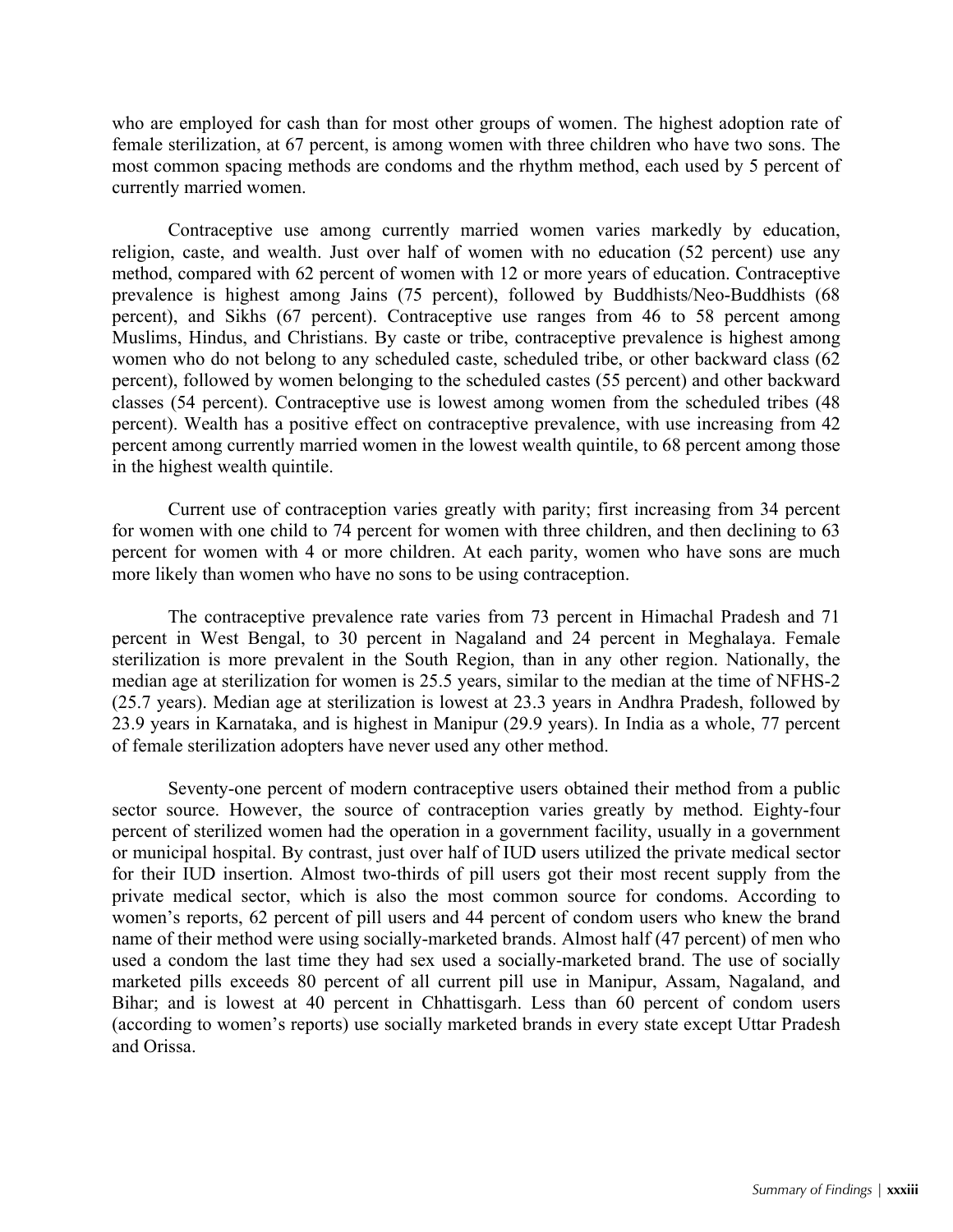Discontinuation rates for temporary methods are fairly high: 39 percent of users of temporary methods discontinue use within 12 months of initiating use. About half of pill users discontinue use within the first year of adopting the method, and discontinuation is also high for condoms (45 percent). One-year discontinuation rates are also substantial for users of the rhythm method (32 percent) and withdrawal (35 percent), the methods with the highest failure rates.

Unmet need for family planning among currently married women is 13 percent, down from16 percent in NFHS-2. Unmet need decreases with age, from 27 percent for women age 15-19, to 2 percent for women age 45-49. Younger women (age 15-24) have a greater unmet need for spacing than for limiting. Rural women have higher unmet need than urban women for both spacing and limiting. Unmet need for family planning varies greatly by state, from 5 percent in Andhra Pradesh to 35 percent in Meghalaya. In addition to Meghalaya, more than 20 percent of women have an unmet need for contraception in Nagaland, Jharkhand, Bihar, and Uttar Pradesh.

Slightly more than three in five women heard or saw a family planning message in the few months before the survey, most often on television or radio. By contrast, over 90 percent of men have been exposed to family planning messages in the past few months. Exposure to family planning messages is particularly limited in Nagaland, Jharkhand, Jammu and Kashmir, Rajasthan, Bihar, Uttar Pradesh, and Madhya Pradesh, where less than half the women were exposed to a family planning message in the past few months.

Informed choice of family planning methods is not common. Only about one-third of modern contraceptive users were informed about the side effects or problems of their method, and only one-quarter were told what to do about side effects. Less than 30 percent were ever informed about other types of family planning methods. IUD users were most likely to be provided with each of the three types of information, and users of female sterilization were least likely to be provided with this information. Informed choice is consistently higher in urban areas, and is somewhat more common in private than in public medical facilities.

Most men in India believe that women do not alone bear the responsibility for family planning (78 percent) and reject the idea that women using contraception may become promiscuous (84 percent). Nearly two-thirds of men know that a condom protects against pregnancy most of the time. Half of men, however, incorrectly believe that women who are breastfeeding cannot become pregnant.

#### **Infant and Child Mortality**

The infant mortality rate in India is steadily declining. The NFHS-3 estimate of infant mortality is 57 deaths per 1,000 live births, compared with the NFHS-2 estimate of 68 deaths per 1,000 live births and the NFHS-1 estimate of 79. Still, more than one in 18 children die within the first year of life, and more than one in 13 die before reaching age five.

Infant and child mortality rates are higher in rural areas. In 2001-05, the infant mortality rate was 50 percent higher in rural areas (62 deaths per 1,000 births) than in urban areas (42 deaths per 1,000 births). Children whose mothers have no education are more than twice as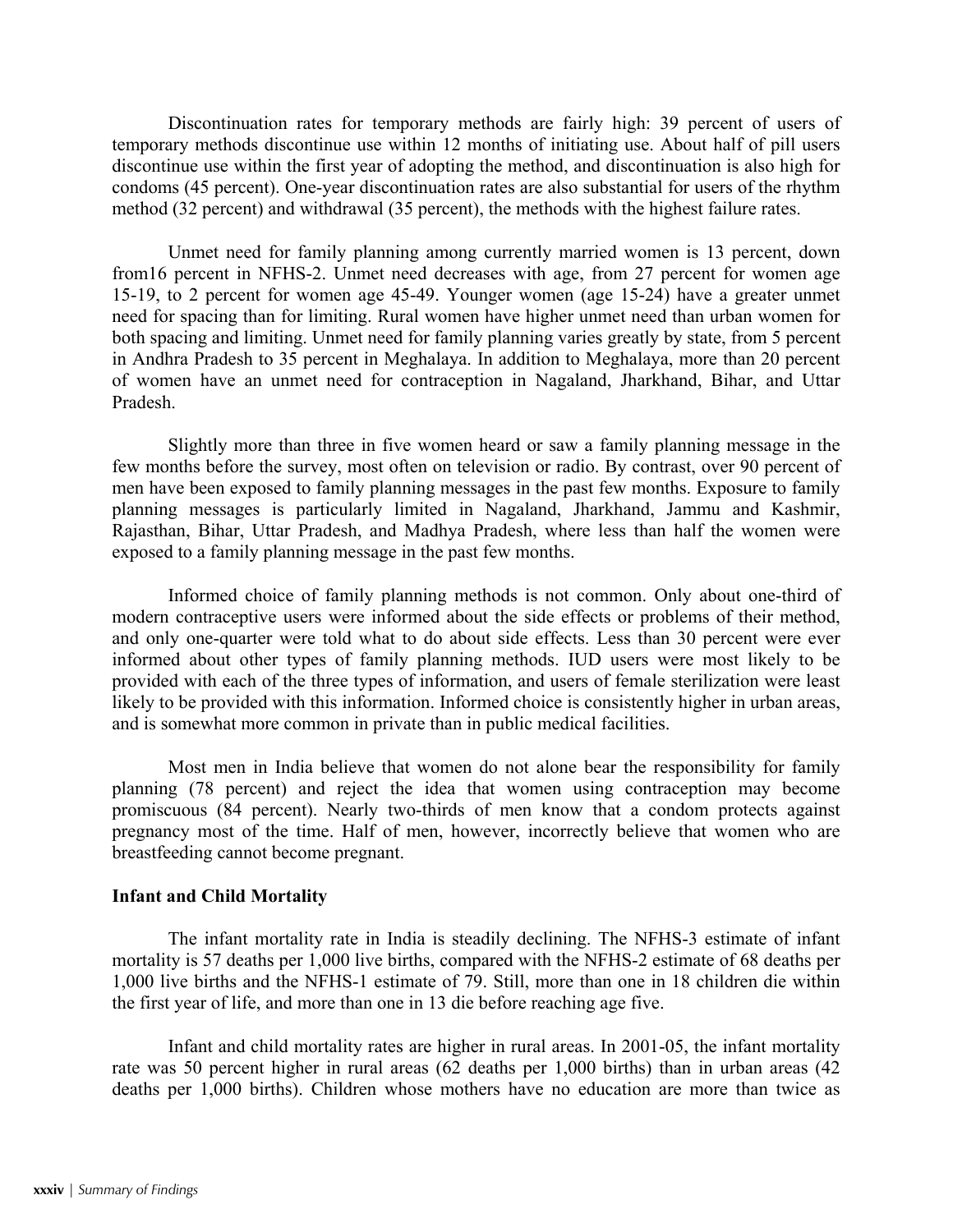likely to die before their first birthday as children whose mothers have completed at least 10 years of school. Also, children from scheduled castes and tribes are at greater risk of dying than other children. The infant mortality rate (deaths per 1,000 births) for births less than 2 years apart is 86, dropping to 50 for births 24-35 months apart, and to 30 for births 36-47 months apart. By state, infant mortality is highest in Uttar Pradesh (73) and lowest in both Kerala and Goa (15). Nationally, a girl child's disadvantage with regard to survival is most evident in the under-five mortality rate: 79 girls per 1,000 births die before their fifth birthday, compared with 70 boys per 1,000 births.

The perinatal mortality rate, which includes stillbirths and very early infant deaths (in the first week of life), is estimated at 49 deaths per 1,000 pregnancies that lasted 7 months or more for the 2001-05 period. The perinatal mortality rate for pregnancies within 15 months after a previous pregnancy is 71, compared with only 30 to 31 when the birth interval is 27 months or more. Perinatal mortality is also very high for very young mothers (67) and for first pregnancies (66). According to socio-economic characteristics, perinatal mortality is highest for rural mothers, mothers with no education and less than 5 years of education, and mothers in the lowest wealth quintile.

# **Maternal Health Care**

 Although 76 percent of women who had a live birth in the five years preceding the survey received antenatal care, only 44 percent started antenatal care during the first trimester of pregnancy, as recommended. Another 22 percent had their first visit during the fourth or fifth month of pregnancy. Just over half of mothers (52 percent) had three or more antenatal care visits. Urban women were much more likely to have three or more antenatal visits than rural women. The percentage of women who had three or more ANC visits ranges from 17 percent in Bihar and 27 percent in Uttar Pradesh to at least 90 percent in Kerala, Goa, and Tamil Nadu. Half of men with a child under age three years said that they were at an antenatal care visit with the child's mother; only 37 percent were ever told what to do if the mother had a major complication of pregnancy.

Many women do not receive high quality antenatal care. Less than three in four had their abdomen examined, and less than two in three received other services, including being weighed, having blood pressure measured, and urine and blood samples checked. Only 36 percent received information about pregnancy complications. Sixty-five percent received (or bought) iron and folic acid (IFA) supplements for their most recent birth, and only 23 percent took IFA for at least 90 days, as recommended. Seventy-six percent of mothers received the two or more tetanus toxoid injections during pregnancy for their most recent birth. Only 4 percent of women took a drug for intestinal parasites during their pregnancy.

IFA coverage and tetanus toxoid injections for older women, women with four or more children, women from rural areas, women with no education, and women in households in the lowest wealth quintile are well below the national average. In virtually all categories of women, only a fraction of women who received IFA said that they consumed IFA for at least 90 days as recommended. States where the provision of IFA was far below the national average include Nagaland, Bihar, Arunachal Pradesh, Jharkhand, Uttar Pradesh, and Meghalaya. The percentage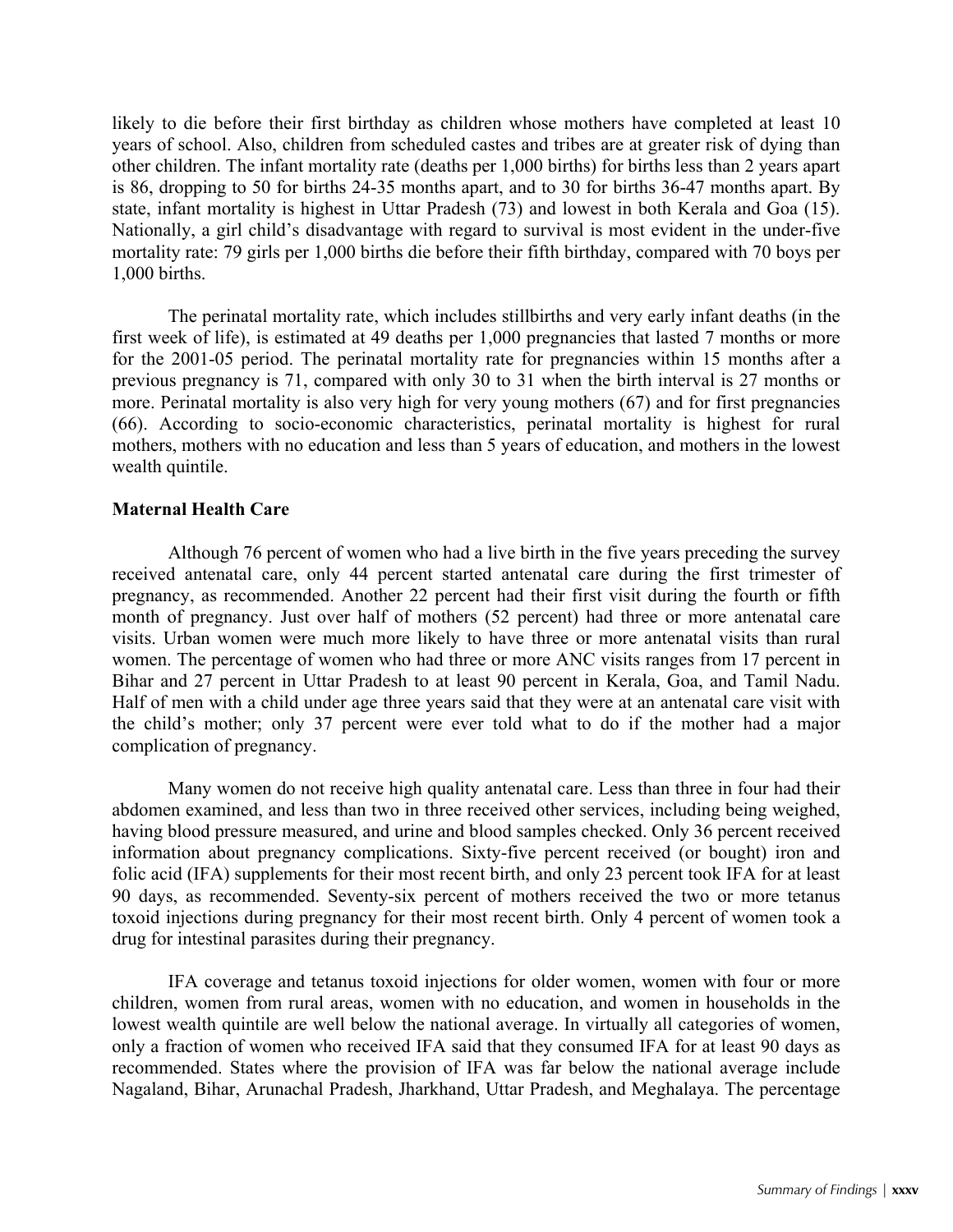of women who received two or more tetanus toxoid injections ranges from a low of 40 percent in Arunachal Pradesh and 51-52 percent in Nagaland, Mizoram, and Meghalaya, to 90 percent or higher in Delhi, West Bengal, and Tamil Nadu.

One-fourth of all pregnancies in the five years preceding the survey underwent an ultrasound test. Forty-four percent of pregnancies to urban women underwent an ultrasound test, compared with 16 percent in rural areas. Pregnancies to women with at least 12 years of completed education were almost eight times as likely to have an ultrasound test as pregnancies to women with no education. A higher percentage of pregnancies to women with no living son had an ultrasound test, and this percentage declines as the number of living sons increases. An examination of the sex ratio of births after a pregnancy with an ultrasound test provides strong evidence that ultrasound testing is being used for sex determination followed by sex-selective abortions.

Thirty-nine percent of births in the five years preceding the survey took place in health facilities; more than half took place in the woman's own home; and 9 percent took place in parents' homes. For 72 percent of deliveries that took place at home, the mother reported that she did not feel that it was necessary to deliver in a health facility, and for more than a quarter (26) percent), the mother said that delivery in a health facility is too expensive. The more ANC visits that a woman had during pregnancy, the greater the likelihood that her delivery took place in a health facility. First births are more likely to be delivered in an institution than births at higher birth orders. Urban residence, education, and wealth are all strongly and positively associated with the likelihood of an institutional delivery. Only 13 percent of births to women in the lowest wealth quintile and 18 percent of births to both women with no education and to scheduled-tribe women are delivered in an institution. In the case of only one in five births delivered at home was the use of a disposable delivery kit (DDK) reported. However, in more than 9 in 10 home deliveries, the mother reported that a clean blade was used to cut the umbilical cord. Overall, less than 1 in 10 (9 percent) births in the five years preceding the survey were delivered by caesarean section. Among the 34 percent of births that were weighed at birth, over one in five (22 percent) were of low birth weight (less than 2.5 kg).

Forty-seven percent of births in the five years preceding the survey were assisted by health personnel, including 35 percent by a doctor and 10 percent by an auxiliary nurse midwife, nurse, midwife, or lady health visitor. More than one-third of births (37 percent) were assisted by a traditional birth attendant, and 16 percent were assisted by only friends, relatives, or other persons.

Few fathers with a child less than three years of age were provided information related to delivery care. Only half were told about the importance of proper nutrition for the mother during pregnancy and 43 percent were told about the importance of delivering the baby in a health facility. Among fathers whose child was not delivered in a health facility, 48 percent were told about the importance of using a new or unused blade to cut the umbilical cord, 44 percent were told about the importance of cleanliness at the time of delivery, and only about one-third were told about the importance of breastfeeding the baby (36%) and about keeping the baby warm immediately after birth (33 percent). Younger fathers were much less likely than older fathers to be provided this information.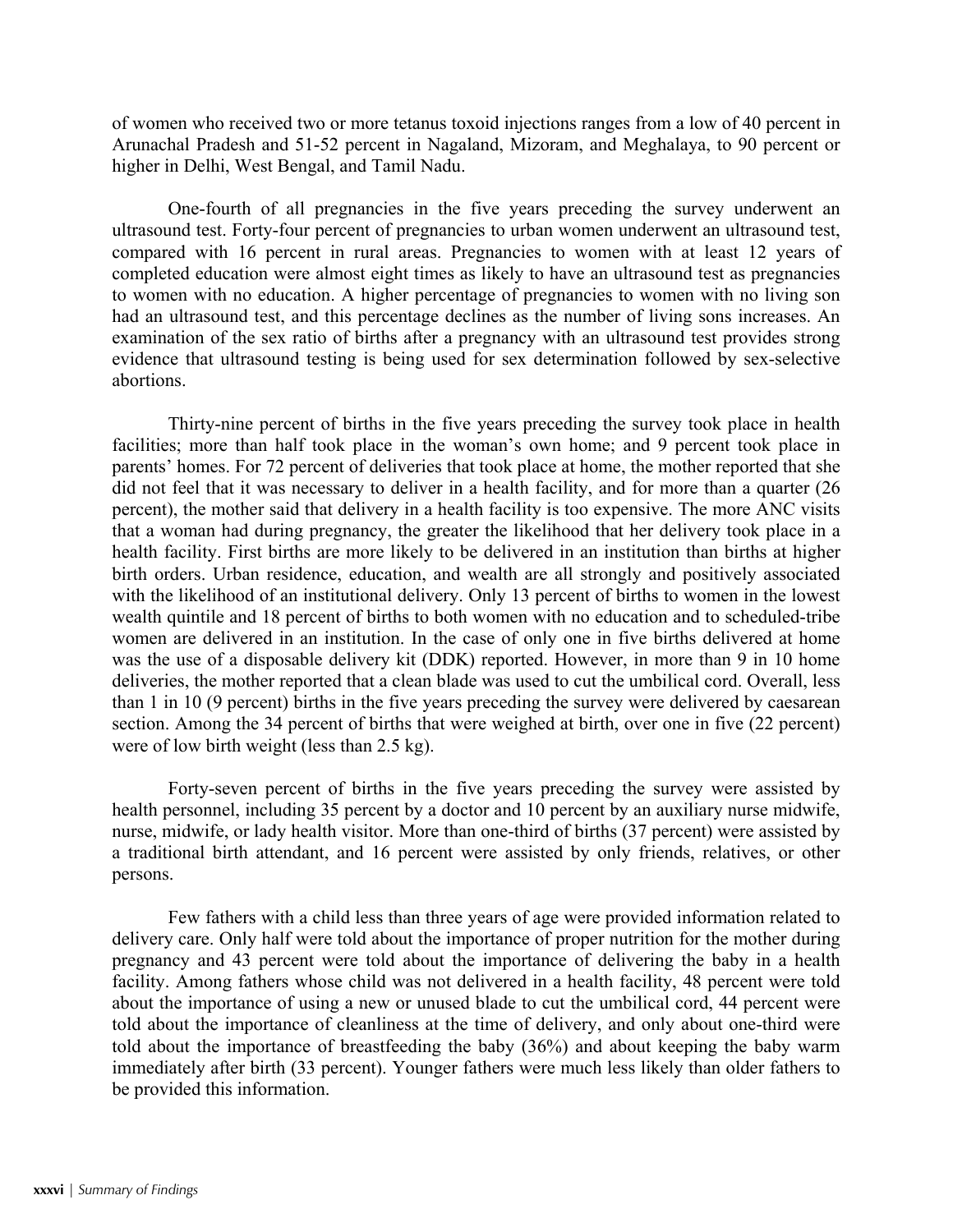Postnatal check-ups soon after delivery help safeguard the health of mother and baby, particularly for births occurring outside of health care facilities. Almost 6 in 10 women (58 percent) did not receive any postnatal check-up after their most recent birth. About one-quarter of women (27 percent) received a health check-up in the first four hours after delivery, and 37 percent received a health check-up within the critical first two days after delivery. Although the likelihood of a timely postnatal checkup is closely associated with having an institutional delivery, it is notable that 15-24 percent of births even in institutions did not receive a postnatal check-up. Among births delivered at home, only 9-12 percent of births received a postnatal checkup within two days of delivery.

Several states consistently perform well below the national average on each of the five safe motherhood indicators. These states include Rajasthan in the North Region, all states in the Central Region (Chhattisgarh, Madhya Pradesh, and Uttar Pradesh), Bihar and Jharkhand in the East Region, and Arunachal Pradesh, Assam, Meghalaya, and Nagaland in the Northeast Region. Uttaranchal also performs poorly on all the indicators except antenatal care. By contrast, Mizoram performs above the national average on the delivery care indicators and postnatal care indicators, but poorly on the antenatal care indicator.

#### **Coverage and Utilization of ICDS**

To provide information on the coverage of the Integrated Child Development Scheme (ICDS) programme, NFHS-3 collected data on the existence of *anganwadi* centres (AWC) and on the utilization of selected nutrition, health, and education services provided through AWCs by children under six years of age and by their mothers (during pregnancy and while breastfeeding). Nationally, 72 percent of the NFHS-3 sample enumeration areas were found to be covered by an AWC and 62 percent were covered by an AWC that had, by the time of the survey, existed for at least five years. The coverage of enumeration areas by an AWC ranges from 100 percent in Tripura to only 27 percent in Meghalaya. More than four in five children (81 percent) age 0-71 months are in areas covered by an *anganwadi* centre. While the coverage of children under age six years by an AWC is relatively high, only 28 percent of the children have received any service from an AWC in the year preceding the survey. In most states, the proportion of children who received services is less than one out of every three. Only about one in five mothers in areas covered by an *anganwadi* centre received any service from an AWC during pregnancy or during the lactation period. Overall, utilization of AWC services is higher in rural than in urban areas served by an AWC.

Among children under age six years in areas covered by an *anganwadi* centre, one in four (26 percent) received supplementary food from an AWC, one in five received an immunization from an AWC, and one in six went to an AWC for a health check-up in the 12 months preceding the survey. Nearly one-fourth of children age 36-71 months in areas served by an *anganwadi* centre went for early childhood care or preschool education to an AWC, and only 18 percent of children age 0-59 months had their weight measured in an AWC. Mothers of only half of the children age 0-59 months who were weighed received counselling services from an AWC after their child was weighed.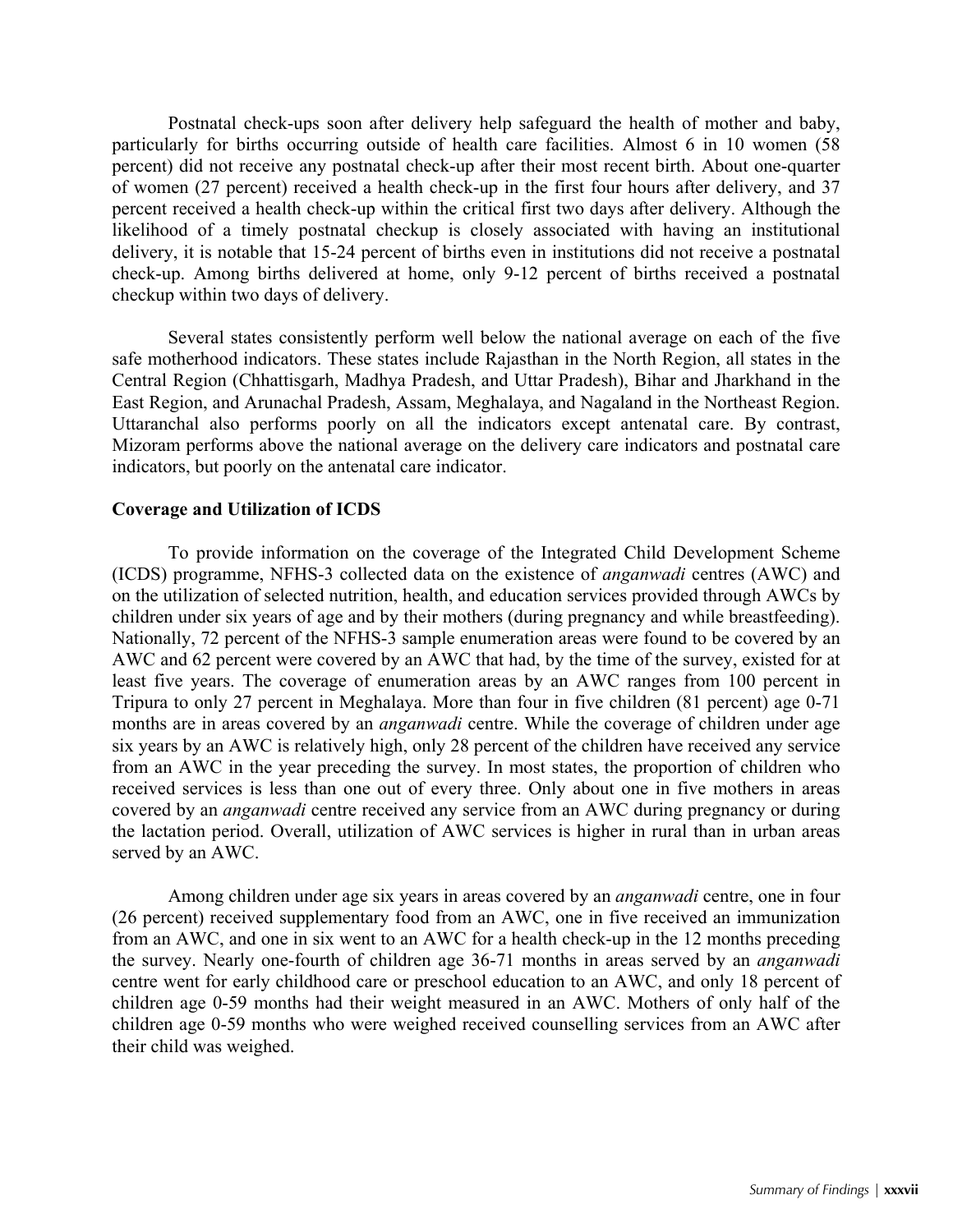# **Child Nutrition**

While breastfeeding is nearly universal in India, very few children are put to the breast immediately after birth. Only one-quarter of last-born children who were ever breastfed started breastfeeding within half an hour of birth, as is recommended, and almost half (45 percent) did not start breastfeeding within one day of birth. Most mothers (57 percent) gave their last-born child something to drink other than breast milk in the three days after delivery. Only 69 percent of children under two months of age are exclusively breastfed. Exclusive breastfeeding drops to 51 percent at 2-3 months of age and 28 percent at 4-5 months of age. Overall, slightly less than half of children under six months of age are exclusively breastfed.

At age 6-8 months, only about half of children (53 percent) are given timely complementary feeding (breast milk and complementary food). The timely complementary feeding rate increases to 74 percent at age 9-11 months and 81 percent at age 12-17 months. Use of bottles with nipples is not common in India. Bottle feeding increases from 5 percent under age two months to 18 percent at age 9-11 months and declines at older ages.

It is recommended that breastfeeding children age 6-23 months be fed from three or more different food groups, infants age 6-8 months be fed at least twice a day, and children age 9-23 months be fed at least three times a day. Nonbreastfeeding children age 6-23 months should be fed milk or milk products every day; in addition, they should be fed from at least four food groups, and they should be fed four or more times a day. NFHS-3 finds that only 44 percent of breastfed children are fed at least the minimum number of times recommended and only half of them also consume food from three or more food groups. Feeding recommendations are followed even less often for nonbreastfeeding children. Overall only 21 percent of breastfeeding and nonbreastfeeding children are fed according to the infant and young child feeding recommendations.

The Government of India recommends that children should be given vitamin A supplements every six months until they reach three years of age, starting at age 9 months. NFHS-3 found that only one-quarter of children age 12-35 received vitamin A supplements in the six months before the survey. This figure drops further, to only 18 percent, among children age 6-59 months. Compared with other children, those age 12-17 months are most likely to have received vitamin A supplementation in the last six months.

Almost half of children under five years of age (48 percent) are stunted and 43 percent are underweight. The proportion of children who are severely undernourished is also notable: 24 percent are severely stunted and 16 percent are severely underweight. Wasting is quite a serious problem in India, affecting 20 percent of children under five years of age. Very few children under five years of age are overweight.

Overall, girls and boys are about equally likely to be undernourished. Undernutrition is generally lower for first births than for subsequent births, and increases consistently with increasing birth order for all measures of nutritional status. Short birth intervals are associated with higher levels of stunting and underweight. Undernutrition is substantially higher in rural areas than in urban areas. Even in urban areas, however, 40 percent of children are stunted and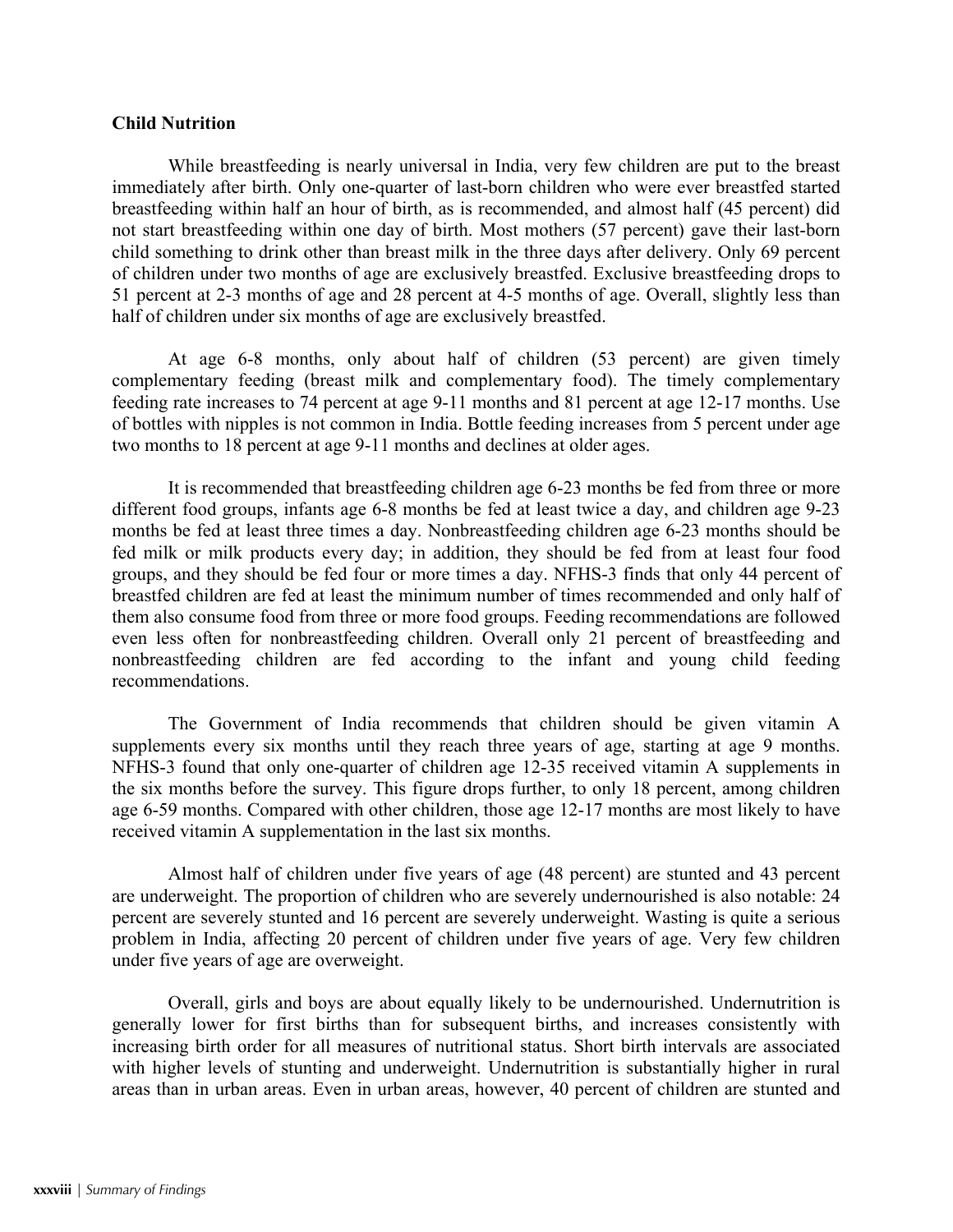33 percent are underweight. Inadequate nutrition is a problem throughout India, but undernutrition is most pronounced in Madhya Pradesh, Bihar, and Jharkhand. Nutritional problems are also substantially higher than average in Meghalaya and (for stunting) in Uttar Pradesh. Nutritional problems are least evident in Mizoram, Sikkim, Manipur, and Kerala, and relatively low levels of undernutrition are also notable in Goa and Punjab. Even in these states, however, levels of undernutrition are unacceptably high.

Anaemia is very common in India. Almost 7 in 10 children age 6-59 months are anaemic, including 40 percent who are moderately anaemic and 3 percent who are severely anaemic. The prevalence of anaemia does not vary by sex of the child. Anaemia is considerably higher in rural areas, among children of women with no education, among scheduled castes and tribes, and among children in households in the lower wealth quintiles. Children's anaemia status is closely linked with the anaemia status of the mother. Although state differentials in the prevalence of anaemia are marked, a high prevalence of anaemia is found in every state. The only states in which less than half of children are anaemic are Goa (38 percent), Manipur (41 percent), Mizoram (44 percent), and Kerala (45 percent). The prevalence of anaemia among children 6-35 months has increased from 74 percent in NFHS-2 to 79 percent in NFHS-3. This increase is largely due to a sharp increase in anaemia among young children in rural areas.

# **Child Health**

Children are considered fully immunized if they receive one BCG injection to protect against tuberculosis, three doses each of DPT (diphtheria, pertussis, tetanus) and polio vaccines, and one measles vaccine. In India, only 44 percent of children age 12-23 months are fully vaccinated, and 5 percent have not received any vaccinations. Less than one-third of children are fully vaccinated in Nagaland, Uttar Pradesh, Rajasthan, Arunachal Pradesh, and Assam. At the other end of the spectrum, at least three-quarters of children have received all the recommended vaccinations in Tamil Nadu, Goa, and Kerala.

Immunization coverage has improved substantially since NFHS-1, when only 36 percent of children were fully vaccinated and 30 percent had not been vaccinated at all. There is very little change, however, in full immunization coverage between NFHS-2 (42 percent) and NFHS-3 (44 percent).

Coverage of individual vaccines has increased considerably and is much higher than would appear from information on full coverage alone. Coverage for BCG, DPT, and polio (except Polio 0) vaccinations is much higher than the coverage of all required vaccinations combined. BCG, the first dose of DPT, and all three doses of polio vaccine have each been received by at least 76 percent of children. Fifty-five percent of children have received three doses of DPT. The relatively low percentages of children vaccinated with the third dose of DPT and with the measles vaccine are mainly responsible for the low proportion of children fully vaccinated.

NFHS-3 collected information on the prevalence and treatment of three health problems in children—acute respiratory infection (ARI), fever, and diarrhoea. Six percent of children under age five years showed symptoms of ARI in the two weeks preceding the survey. Treatment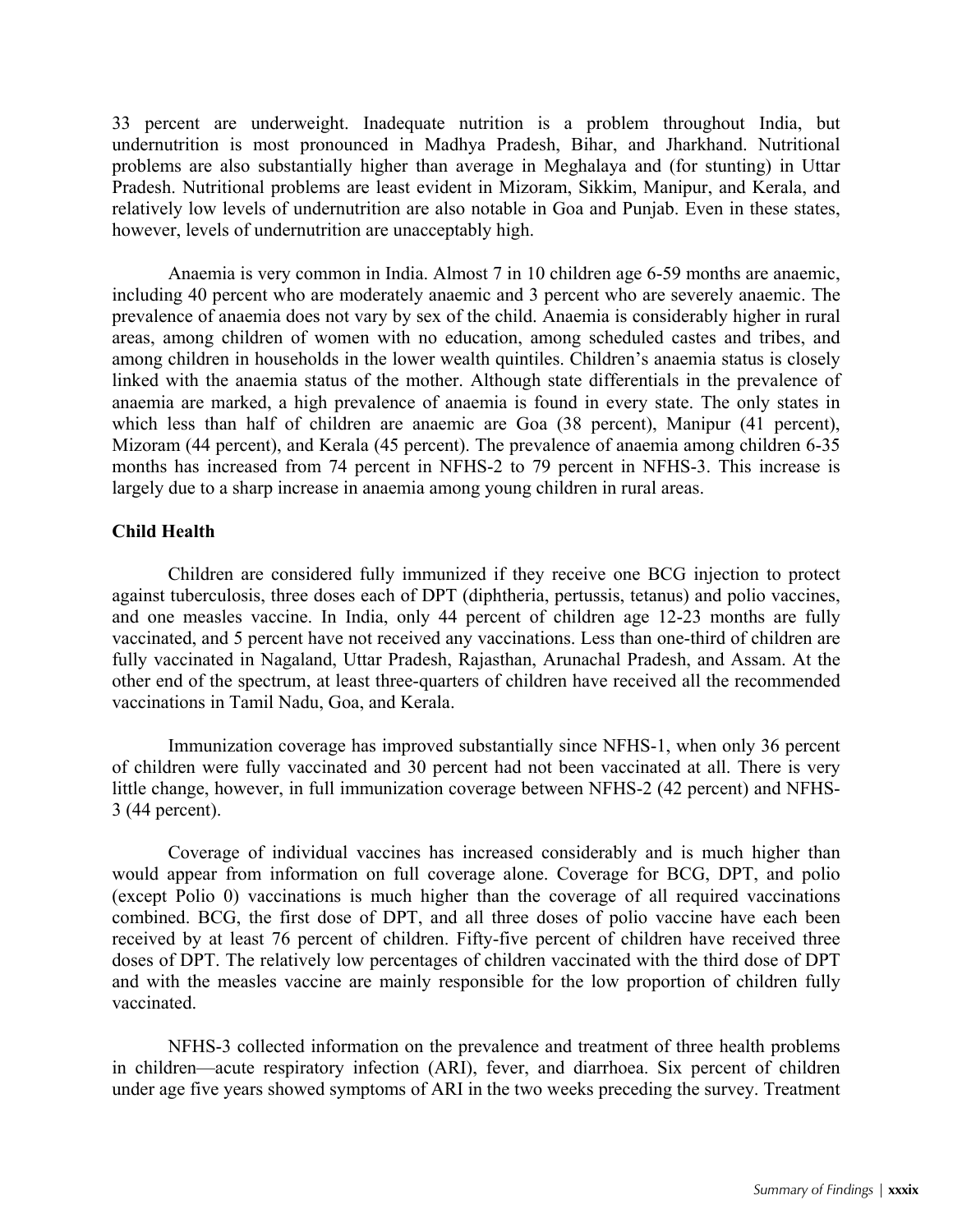was sought from a health facility or provider for 69 percent of children with symptoms of ARI, and 13 percent received antibiotics. Fifteen percent of children under age five years had a fever during the two weeks before the survey. Eight percent of children with fever took an antimalarial drug and 13 percent took an antibiotic drug.

Nationally, 9 percent of children under age five had diarrhoea in the two weeks preceding the survey. Sixty percent of children with diarrhoea were taken to a health facility; 43 percent were treated with oral rehydration therapy (ORT) or increased fluids, including 20 percent who received oral rehydration salts (ORS). More than a quarter (26 percent) of children with diarrhoea did not receive any type of treatment at all. Treatment of diarrhoea with any ORT ranges from 81 percent in Kerala and 70 percent in Himachal Pradesh to 21 percent in Rajasthan, 22 percent in Uttar Pradesh, and 25 percent in Assam. Only 10 percent received more liquids than normal, as recommended. Almost 4 in 10 children with diarrhoea received less to drink than normal, increasing the risk of dehydration. Children with diarrhoea should be treated with ORT, given increased fluids, and receive continued feeding. However, the recommended guidelines were followed in the case of only one in three children with diarrhoea.

# **Women's and Men's Nutrition**

NFHS-3 collected information on the height and weight of women age 15-49 and men age 15-54. The height and weight measurements provide an estimate of the body mass index (BMI), a measure of nutritional status. The BMI is defined as weight in kilograms divided by height in metres squared (kg/m<sup>2</sup>). A cut-off point of 18.5 is used to define thinness or acute undernutrition, and a BMI of 25 or above indicates overweight or obesity.

More than one-third (36 percent) of women age 15-49 in India have a BMI below 18.5 indicating chronic nutritional deficiency, including 16 percent who are moderately to severely thin. The proportion of ever-married women who are thin (33 percent) has decreased slightly from 36 percent in NFHS-2. Women who are undernourished themselves are also much more likely than other women to have children who are undernourished. The proportion of women who are undernourished is highest in Bihar (45 percent), Chhattisgarh (43 percent), Madhya Pradesh (42 percent), and Orissa (41 percent). It is lowest in Sikkim (11 percent) and Mizoram (14 percent).

Nationally, 34 percent of men age 15-49 have a BMI below18.5, and more than half of these men are moderately to severely undernourished. The highest proportion of undernourished men, two in five, are in Madhya Pradesh and Rajasthan.

Obesity, the other side of poor nutrition, is a substantial problem among several groups of women in India, particularly urban women, well-educated women, women from households with a high standard of living, and among Sikhs. Fifteen percent of ever-married women are overweight or obese, up from 11 percent in NFHS-2. Obesity is particularly prevalent for both men and women in Delhi, Kerala, and Punjab.

Anaemia is a major health problem for adults as well as children, affecting 55 percent of women and 24 percent of men. The prevalence of anaemia for ever-married women has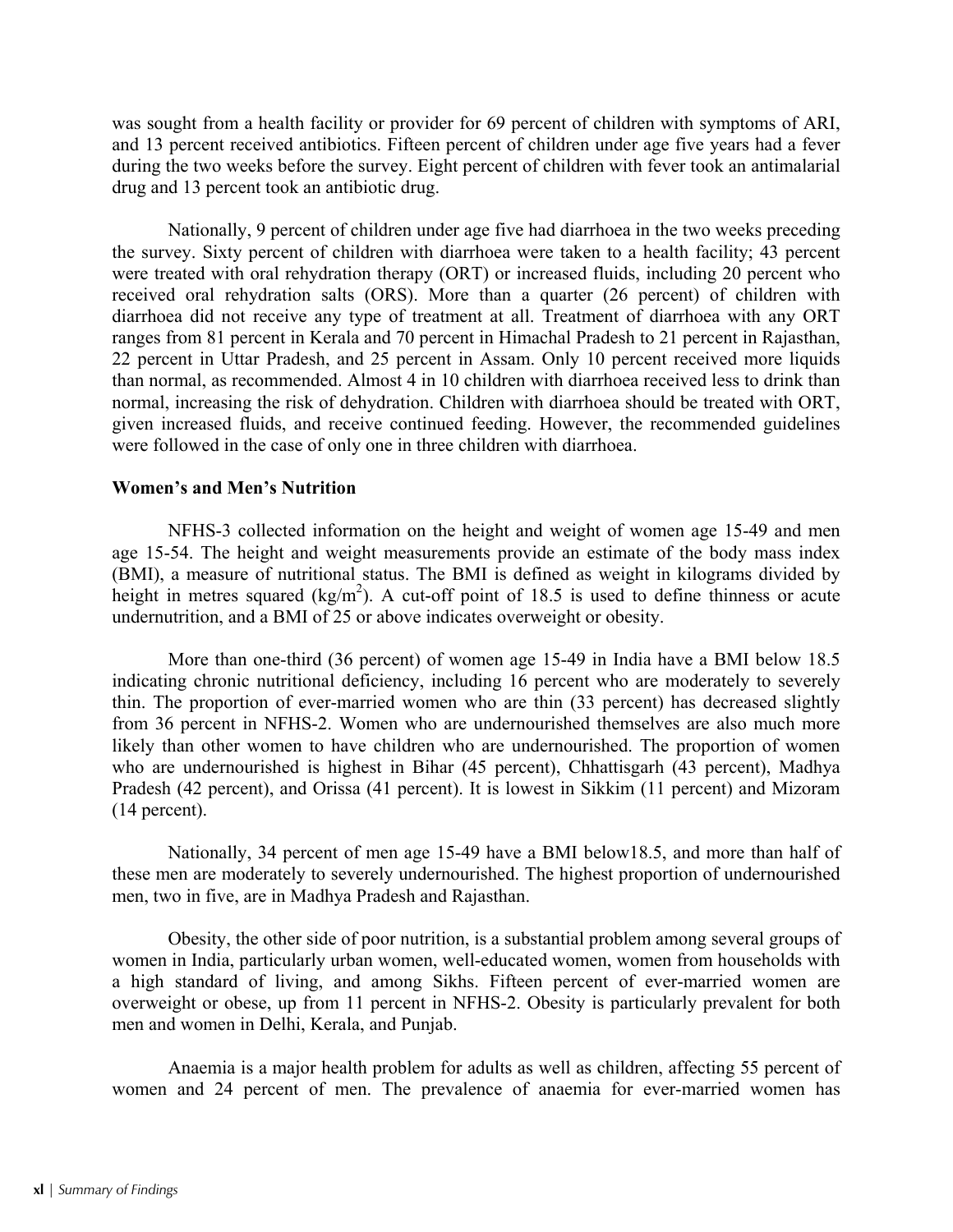increased from 52 percent in NFHS-2 to 56 percent in NFHS-3. Pregnant women are much more likely than nonpregnant women to be moderately to severely anaemic.

Using iodized salt prevents iodine deficiency, a condition which can lead to miscarriage, goitre (enlargement of the thyroid gland), and mental retardation. Just over half of households in India (51 percent) were using sufficiently iodized salt at the time of the survey, virtually the same as the percentage observed at the time of NFHS-2 (50 percent). Use of iodized salt varies greatly by region; it is highest in the Northeast Region, in some states in the North Region, and in Kerala, and is over 90 percent in Manipur.

The consumption of a wide variety of nutritious foods is important for women's and men's health. NFHS-3 asked women and men how often they consume various types of food. In general, women's food consumption is less balanced than that of men. Ninety percent or more women and men consume dark green, leafy vegetables and pulses or beans weekly; however, 55 percent of women, compared with 67 percent of men, consume milk or curd weekly. Consumption of fruits and other foods is less common among both women and men. Only 40 percent of women, compared with 47 percent of men, consume fruits weekly; 32 percent of women, compared with 41 percent of men, consume eggs weekly; and 35 percent of women, compared with 41 percent of men, consume fish or chicken/meat weekly. Gender differentials in the daily consumption of most of these foods are even more marked.

### **Adult Health and Health Care**

NFHS-3 collected information on the prevalence of tuberculosis (TB) based on reports from household heads. The survey found that 418 out of every 100,000 persons have been medically treated for TB. Tuberculosis is more common in rural than in urban areas, and in the East (except for Orissa) and Northeast Regions of the country than in other regions. Both sex and age differentials are more pronounced in rural areas than in urban areas.

NFHS-3 also asked individuals several questions on TB-related knowledge and attitudes. Despite being a curable disease, TB is still a stigmatizing illness, due mainly to people's ignorance of its aetiology and transmission. NFHS-3 finds that knowledge of TB is common, but not universal. Eighty-five percent of women and 92 percent of men age 15-49 have heard of TB. However, only about half the population that has heard of TB knows that it is spread through the air by coughing or sneezing. While correct knowledge of transmission varies by population subgroups, misconceptions occur across all subgroups. About half the population that has heard of TB has some misconceptions regarding its transmission. Further, one in every six women and men report they would want the TB positive status of a family member to remain a secret. Seventy-nine percent of women and 86 percent of men who have heard of TB know that it can be cured.

All women and men interviewed with the Individual Questionnaire were asked whether they have diabetes, asthma, or goitre or any other thyroid disorder. Diabetes affects all ages but increases markedly with age. According to self reports, over two percent of women and men age 35-49 are suffering from diabetes. By age 50-54, over five percent of men are suffering from diabetes. Prevalence of diabetes for persons in the highest wealth quintile is far greater than prevalence for persons in the lowest wealth quintile. Less than two percent of adults suffer from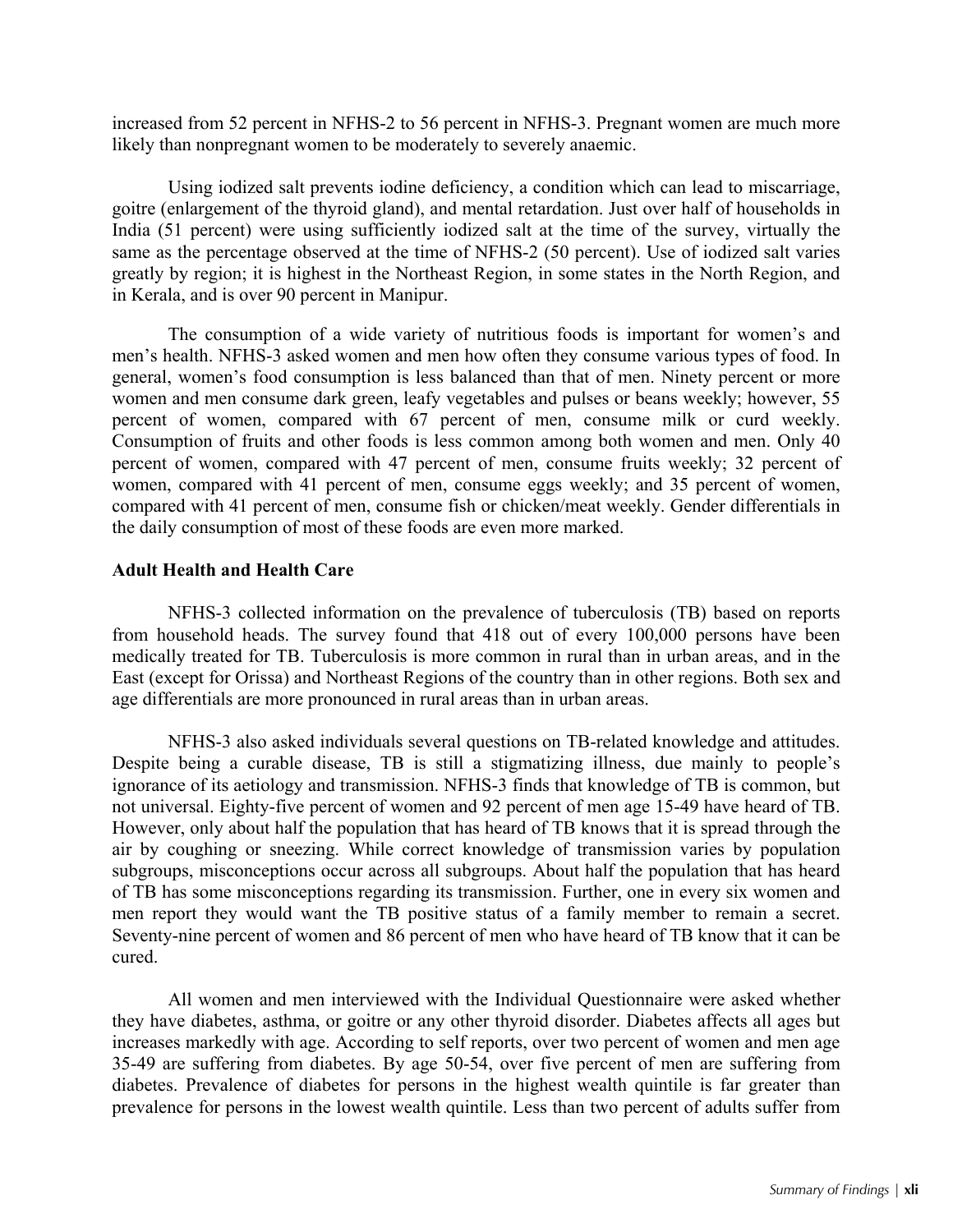asthma (1,600 persons per 100,000). The highest levels of asthma are seen among older persons and those who are less educated. The prevalence of goitre or other thyroid disorders is 2.5 times higher among women than among men (949 per 100,000 women, compared with 383 per 100,000 men). The number of persons with goitre or other thyroid disorders increases with age, especially among women.

Accessibility and availability of health care is important for ensuring a community's general health status and reflects the coverage of health facilities. Nearly two-thirds of all households (65 percent) in India generally seek health care from the private medical sector, while one-third of households use the public medical sector. Forty-six percent of urban households and 36 percent of rural households go to a private doctor or private clinic for health care. The next most common sources for health care are public and private hospitals, followed by community health centres. The most common reason given for not using public sector health care facilities is poor quality of the service, followed by non-availability of a facility nearby. While most respondents are generally satisfied with the health care they receive, ratings on quality of services are lower for both urban and rural public-sector facilities than for private sector and NGO facilities.

Despite the emergence of a number of health insurance programmes and health schemes, only 5 percent of households report that any household member is covered by any kind of health insurance. Medical coverage is about five times as common in urban areas as in rural areas.

Tobacco use is much more prevalent among men than among women age 15-49; 57 percent of men, compared with 11 percent of women use some form of tobacco. One-third of men smoke cigarettes or *bidis*, and 37 percent use *paan* (betel quid), *paan masala*, *gutkha*, or other chewing tobaccos. By contrast, only 1 percent of women smoke cigarettes or *bidis*, and 8 percent chew *paan*, *paan masala*, *gutkha,* or other tobacco products. Almost one-third of men drink alcohol, compared with only two percent of women.

# **HIV/AIDS Knowledge and Sexual Behaviour**

Although the spread of HIV/AIDS is a major concern in India, only 61 percent of women age 15-49 and 84 percent of men age 15-49 have heard of AIDS. While awareness of AIDS has increased over time among both rural and urban women, awareness still remains low among women who are not regularly exposed to media, scheduled-tribe women, women with no education, women living in households with a low standard of living, and rural women.

Knowledge of HIV/AIDS prevention methods differs markedly between women and men age 15-49. Overall, approximately 4 in 10 women and 7 in 10 men know each of the three ABC methods of prevention—abstinence, being faithful, and condoms. Knowledge of each prevention method rises with increasing education and wealth. Women and men with regular exposure to mass media are twice as likely to know each of the three methods of prevention as do adults without access to media.

Nationwide, only 17 percent of women and 33 percent of men have 'comprehensive knowledge' of HIV/AIDS. 'Comprehensive knowledge' means they know that a healthy-looking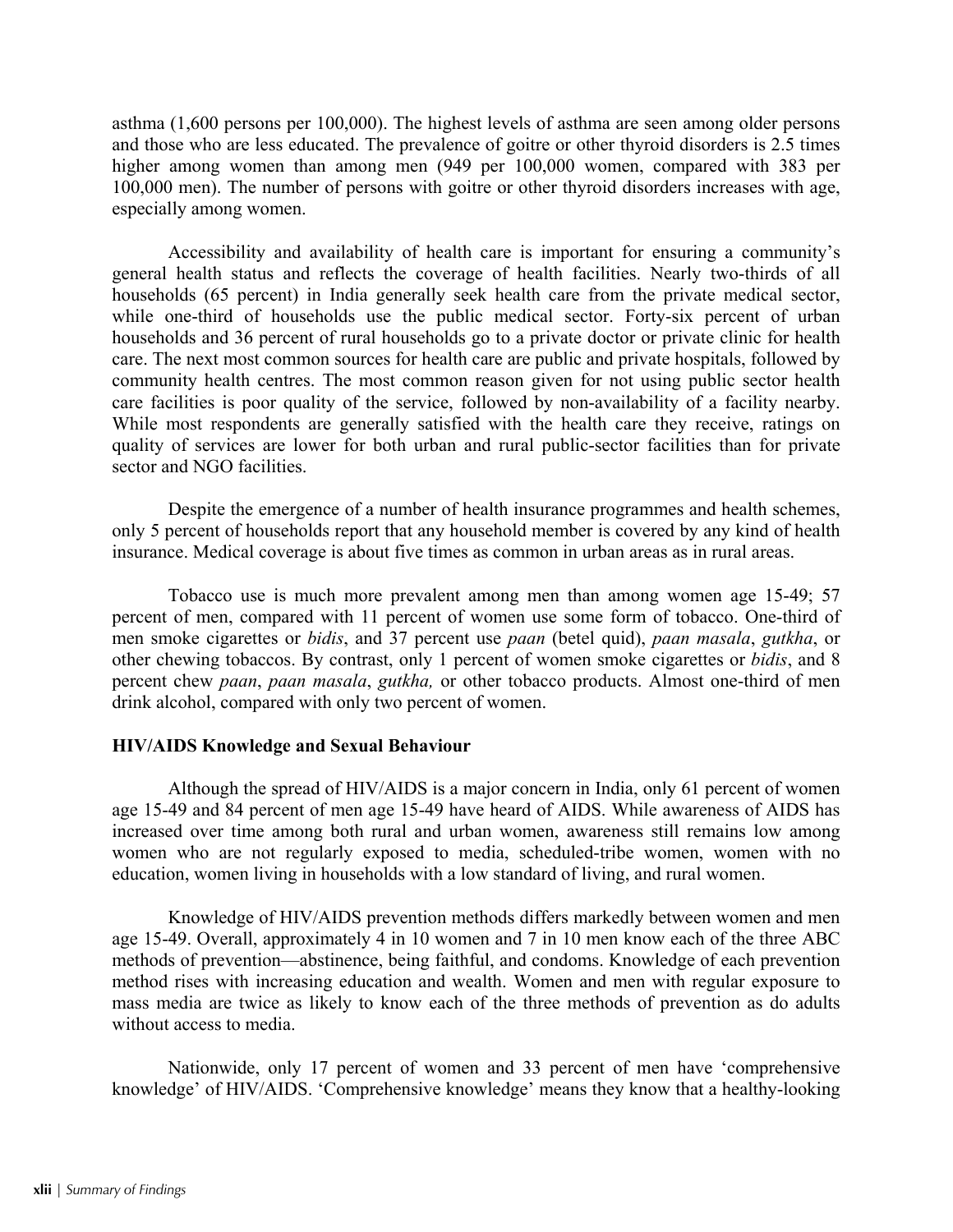person can have HIV, that HIV/AIDS cannot be transmitted through mosquito bites or by sharing food, and that condom use and fidelity help prevent HIV/AIDS. Knowledge about HIV/AIDS is relatively widespread in Mizoram (where two-thirds of both women and men have comprehensive knowledge of HIV/AIDS) and in Delhi and Manipur (where more than two in five women and three in five men have comprehensive knowledge). At the other extreme, in Assam, West Bengal, and Meghalaya, less than 15 percent of men—and even fewer women have comprehensive knowledge of HIV/AIDS.

Misconceptions about HIV/AIDS are common. Only 38 percent of women and 61 percent of men know that a healthy-looking person can have HIV/AIDS. About two-thirds of women and half of men erroneously believe that HIV/AIDS can be transmitted by mosquito bites. Larger proportions of women and men are aware that HIV/AIDS cannot be transmitted by hugging someone who has AIDS (43 and 64 percent, respectively) and by sharing food with a person who has HIV/AIDS. However, only a minority of women (31 percent) and men (45 percent) reject all three misconceptions.

Less than half of women age 15-49 (47 percent) and almost two-thirds of men (63 percent) know that HIV can be transmitted from a mother to her baby, but only one-fifth of women and men know that the risk of such transmission can be reduced with the use of certain drugs. Particularly notable is the comparatively low level of knowledge of transmission from a mother to her child even among currently pregnant women. Only 40 percent of currently pregnant women know that HIV/AIDS can be transmitted from a mother to her child and only 15 percent are aware that transmission from a mother to her baby can be reduced by taking certain drugs.

Knowledge and beliefs about HIV/AIDS affect how people treat those they know to be living with the infection. In NFHS-3, respondents were asked a number of questions to assess their attitudes toward HIV-infected people. About three out of four women and men are willing to take care of a relative sick with HIV/AIDS in their own household and to allow a female teacher with HIV/AIDS who is not sick to continue teaching; less than two-thirds are willing to buy fresh vegetables from a vegetable seller who has HIV/AIDS. About two-thirds of women (64 percent) and men (65 percent) say that they would not want to keep secret that a family member was infected with HIV/AIDS. The percentage expressing accepting attitudes on all four of these indicators is low (34 percent among women and 37 percent among men).

NFHS-3 asked women and men whether they had ever been tested for HIV/AIDS (prior to NFHS-3) and, if tested, whether they got the result. Only 3 percent of women and 4 percent of men had ever been tested for HIV, and some who were tested did not get the result of the test. The proportion of women age 15-49 who had ever been tested for HIV/AIDS and got the results ranges from only 0.2 percent in Rajasthan to 15 percent in Goa. Coverage of HIV/AIDS testing among men reveals a similar variation across states, with a minimum in Rajasthan, Assam, Uttar Pradesh, and Meghalaya (1 percent each) and a maximum in Goa (14 percent).

In the context of HIV/AIDS prevention, limiting the number of sexual partners and having protected sex are crucial for combating the epidemic. Among women and men age 15-49 who had sex in the 12 months preceding the survey, only 1 in every 1,000 women (0.1 percent)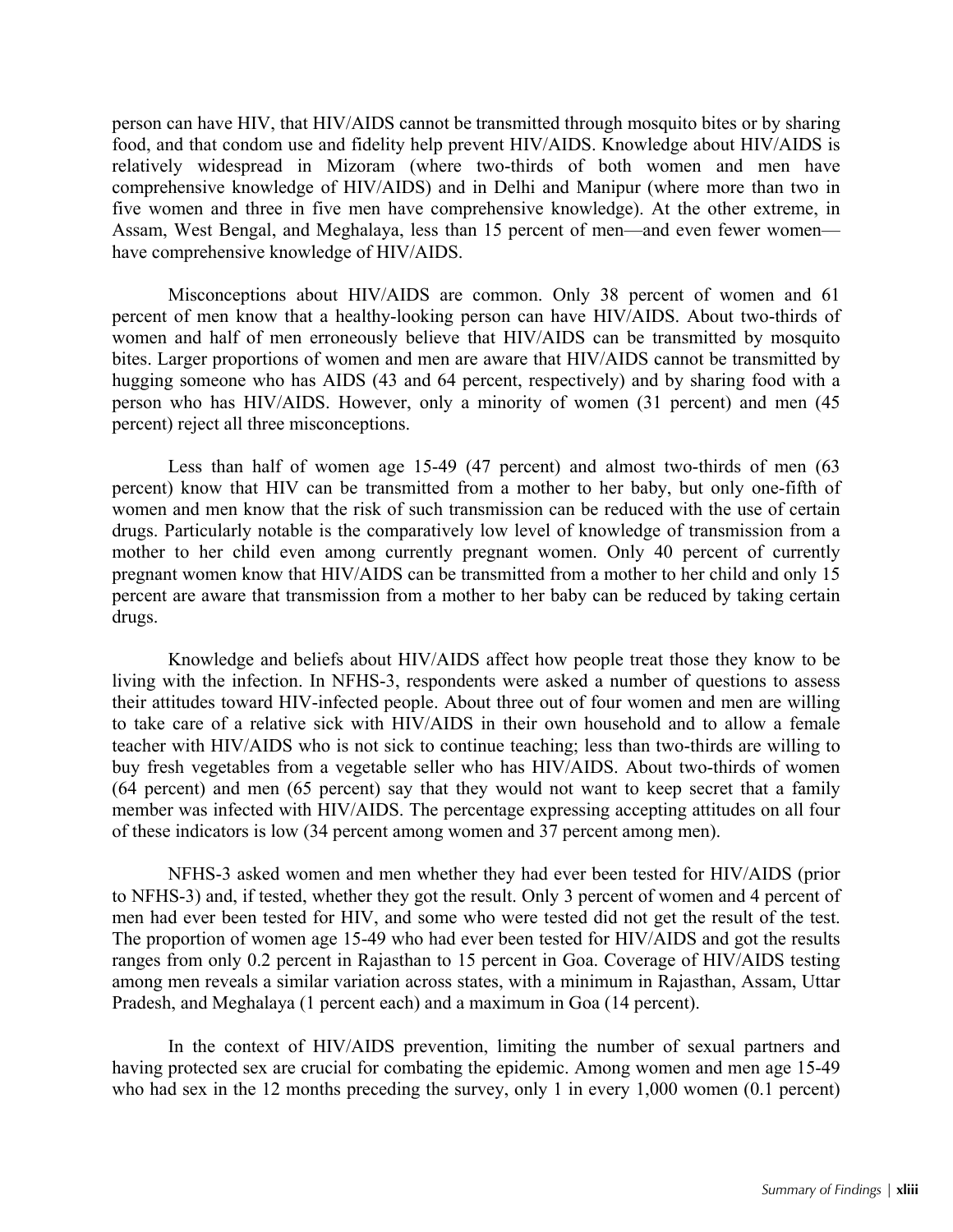and 2 in every 100 men (2 percent) report having had two or more sexual partners in the previous 12 months. While reported prevalence of multiple sex partners is very low, the proportion of women and men who had sexual intercourse with someone other than a spouse or cohabiting partner in the 12 months prior to the survey is somewhat higher (1 in every 500 women and 5 in every 100 men). Men who had sex with a non-marital and non-cohabiting partner during the year before the survey were more than twice as likely as women to report condom use at such sex (38 percent). Men who have ever had sex report an average of 1.49 lifetime sexual partners and women who have ever had sex report an average of only 1.02 lifetime sexual partners. The mean number of sexual partners for men who ever had sex is highest among never married men (2.5) and men who have been married more than once (2.3).

Less than 1 percent of men reported engaging in paid sex in the 12 months preceding the survey. Overall, 62 percent of men who reported having engaged in paid sex in the 12 months preceding the survey used a condom the last time they paid for sex. Condom use during paid sex is higher for men with 10 or more years of education and men in the highest wealth quintile.

NHFS-3 asked women and men questions on whether they had ever received a blood transfusion and the number of injections, if any, they had received from health personnel in the 12 months preceding the survey. Nationally, 4 percent of women and 3 percent of men age 15-49 have ever received a blood transfusion. Women are somewhat more likely than men to have received at least one injection (39 percent and 36 percent, respectively) given by health personnel in the 12 months preceding the survey. The average number of injections received from health personnel was 2.1 among women and 1.8 among men.

Information about the incidence of sexually transmitted infections (STIs) is not only useful as a marker of unprotected sexual intercourse, but also as a co-factor for HIV transmission. NFHS-3 asked respondents who had ever had sex whether they had an STI, had a genital sore or ulcer, or had experienced any abnormal (for men) or bad smelling abnormal (for women) genital discharge in the 12 months prior to the survey. Based on self reports, 11 percent of women and 5 percent of men age 15-49 who have ever had sex had an STI or STI symptom in the 12 months preceding the survey.

# **HIV Prevalence**

All women age 15-49 and all men age 15-54 living in sample households in Andhra Pradesh, Karnataka, Maharashtra, Manipur, Nagaland, Tamil Nadu, and Uttar Pradesh were eligible for the HIV testing component of NFHS-3. However, blood for HIV testing could not be collected in Nagaland due to local opposition. In the remaining 22 states, six households per enumeration area were chosen for HIV testing, and all women age 15-49 and all men age 15-54 in those six households were eligible for HIV testing. HIV tests were conducted for 85 percent of the 62,182 eligible women and 78 percent of the 64,175 eligible men in India. For both sexes combined, coverage was 82 percent. Six percent of women and 14 percent of men did not complete individual interviews, so they were not eligible for blood tests. In addition, 6 percent of women and 5 percent of men who completed individual interviews refused to provide blood for HIV testing. Only a small number of interviewed women (1 percent) and interviewed men (2 percent) were not at home at the time of the blood collection.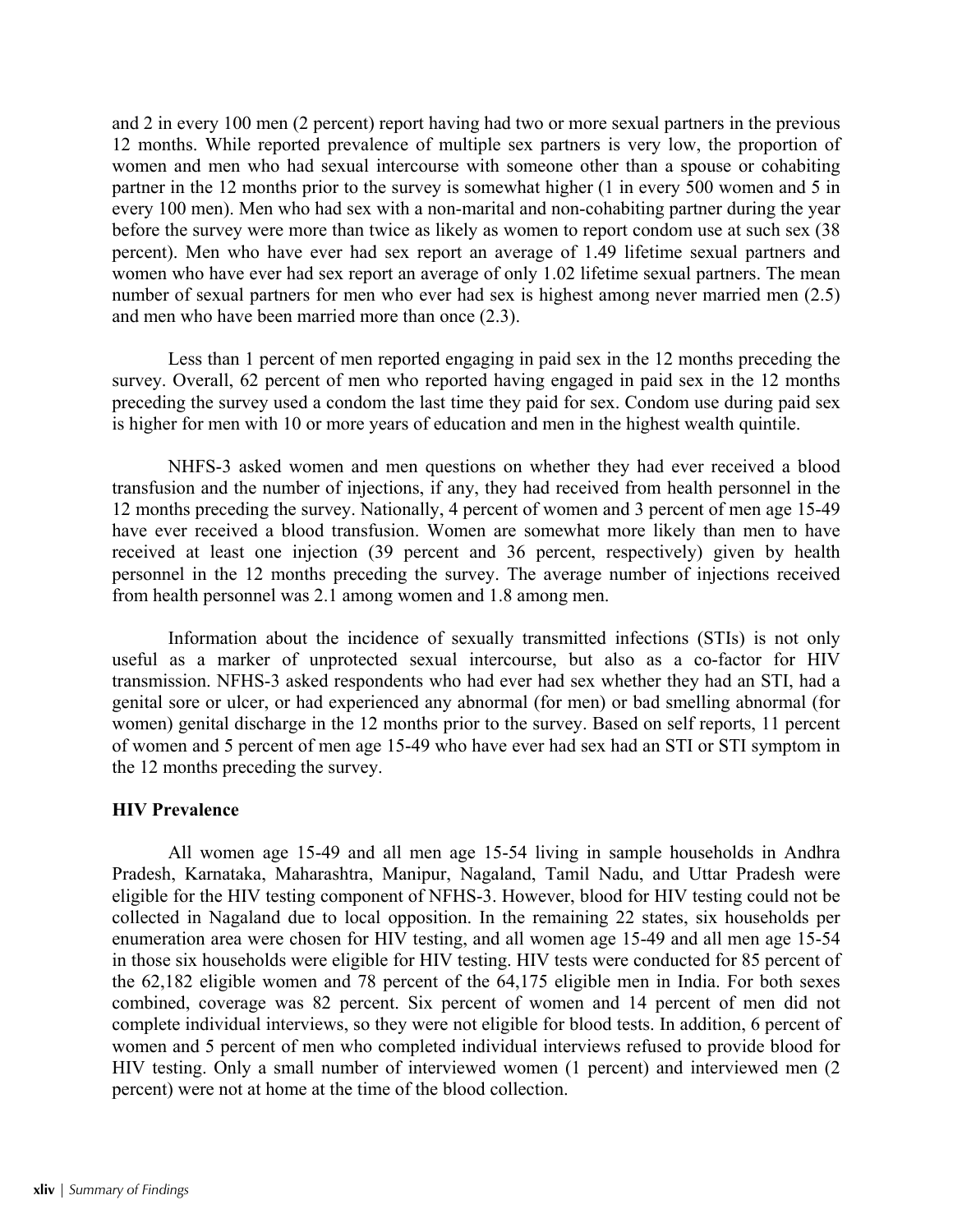Nationwide, the HIV prevalence rate for the population age 15-49 is 0.28 percent. This translates into 1.7 million HIV positive persons age 15-49 in India in April 2006, the midpoint of the NFHS-3 survey. The HIV prevalence rate is 0.22 percent for women and 0.36 percent for men age 15-49. The prevalence rates for the six states are: Manipur: 1.13 percent; Andhra Pradesh: 0.97 percent; Karnataka: 0.69 percent; Maharashtra: 0.62 percent; Tamil Nadu: 0.34 percent; and Uttar Pradesh: 0.07 percent.

This important new information about HIV prevalence has spurred the Government of India and international agencies to greatly reduce the official estimate of HIV prevalence for India to 2.47 million Indians, down from the official estimate of 5.2 million for the previous year. This new national estimate reflects the availability of improved data (from NFHS-3 and an expanded surveillance system) rather than a substantial decrease in actual HIV prevalence in India.

### **Family Life Education**

For the first time, NFHS-3 has collected information on the acceptability of providing information in schools on HIV/AIDS and related family-life topics. Virtually all Indian adults agree that children should be taught moral values in school, and a large majority also agree that children should be taught in school about the changes that occur during puberty. Women and men differ somewhat on whether children should be taught about contraception in school. About half of women and two-thirds of men think that girls should learn about contraception in school. Both women and men are slightly less likely to think contraception should be part of boys' education in school. Most women (63 percent) and men (81-82 percent) believe information on HIV/AIDS should be part of the school curriculum for both boys and girls. More than 60 percent of men say that boys and girls should be taught about sex and sexual behaviour in school, but less than half of women feel that this is an appropriate topic to be taught to girls or boys in school.

### **Women's Empowerment**

 As part of an increasing emphasis on women's empowerment, NFHS-3 asked married women who in their household usually makes decisions on their health care, on making large household purchases, making purchases for daily household needs, and on visiting their family or relatives. Questions were also asked about access to money and credit, freedom of movement, and gender-role attitudes.

Only 37 percent of currently married women participate (make the decision alone or jointly with their husband) in making all four decisions. There is no decision for which a majority of currently married women alone are the main decision makers. Women's participation in decision making is highest in all of the states in the northeast except Tripura, as well as in Delhi, Tamil Nadu, Kerala, and Goa. Half of currently married men say that, in a couple, the wife should have at least an equal say in five decisions they were asked about, and only 4 percent say that the wife should not participate in any of the decisions.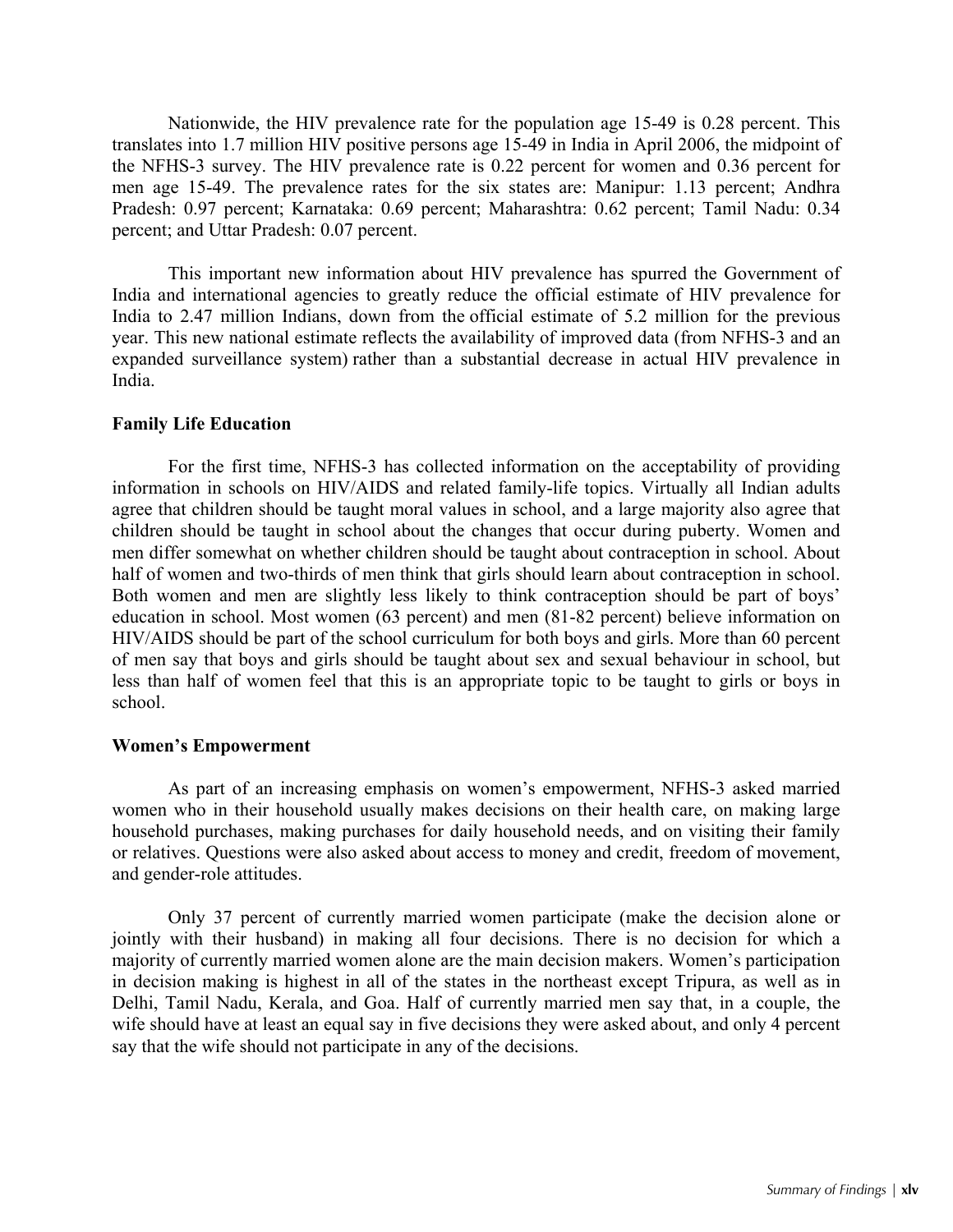Forty-five percent of women say they have some money that they can use; 15 percent have a bank or savings account they themselves use; 39 percent know of a programme that gives money to women to start or expand a business of their own; and 4 percent of all women have ever taken a loan from such a programme. Only one-third of women are allowed to go by themselves to the market, to a health facility, and to places outside their own community.

More than half of women in India (54 percent) believe that it is justifiable for a husband to beat his wife. Women are most likely to say wife-beating is justified if the woman shows disrespect for her in-laws (41 percent) or if she neglects the house or children (35 percent). Men are only slightly less likely to agree: 51 percent say wife-beating is justified, including 37 percent who believe disrespect to in-laws is justification for wife-beating. The percentage of women who agree with one or more reasons for wife beating ranges from 28 percent in Himachal Pradesh to 90 percent in Manipur; the percentage of men who agree with one or more reasons for wife beating ranges from 23 percent in Uttaranchal to 85 percent in Manipur.

Most women and men believe a woman is justified in refusing her husband sex if she knows he has a sexually transmitted disease, if she knows he has sex with other women, or if she is tired or not in the mood. Nationally, about three in four women agree with each of the three reasons asked about, 68 percent agree with all three, and 13 percent do not agree with any of the three. The percentage of men agreeing with all three reasons, 70 percent, is only slightly higher than the percentage of women doing so.

### **Domestic Violence**

More than a third (34 percent) of women age 15-49 have experienced physical violence, and 9 percent have experienced sexual violence. In all, 35 percent of women age 15-49 in India have experienced physical or sexual violence. By state, women's experience of physical or sexual violence ranges from a low of 6 percent in Himachal Pradesh to 40 percent or more in Rajasthan, Madhya Pradesh, and Tripura, and to a high of 56 percent in Bihar.

Thirty-seven percent of ever-married women have experienced spousal physical or sexual violence and 16 percent have experienced spousal emotional violence. One percent of evermarried women have initiated violence against their husbands. The percentage of women initiating violence against their husband is higher for women who have experienced spousal violence (2 percent), than for women who have never experienced spousal violence (0.2 percent).

Slapping is the most common form of physical violence experienced by ever-married women at the hands of their husband. The majority of ever-married women who report having experienced spousal emotional violence or having experienced spousal physical or sexual violence have also experienced such violence in the 12 months preceding the survey. Spousal violence, if it occurs, starts early in marriage: 62 percent of ever-married women who report having experienced spousal physical or sexual violence started experiencing such violence within two years of marriage. Among all ever-married women who reported ever experiencing physical or sexual violence, 36 percent report cuts, bruises, or aches, 9 percent report eye injuries, sprains, dislocations or burns, 7 percent report deep wounds, broken bones, broken teeth, or other serious injury, and 2 percent report severe burns. All of these percentages are